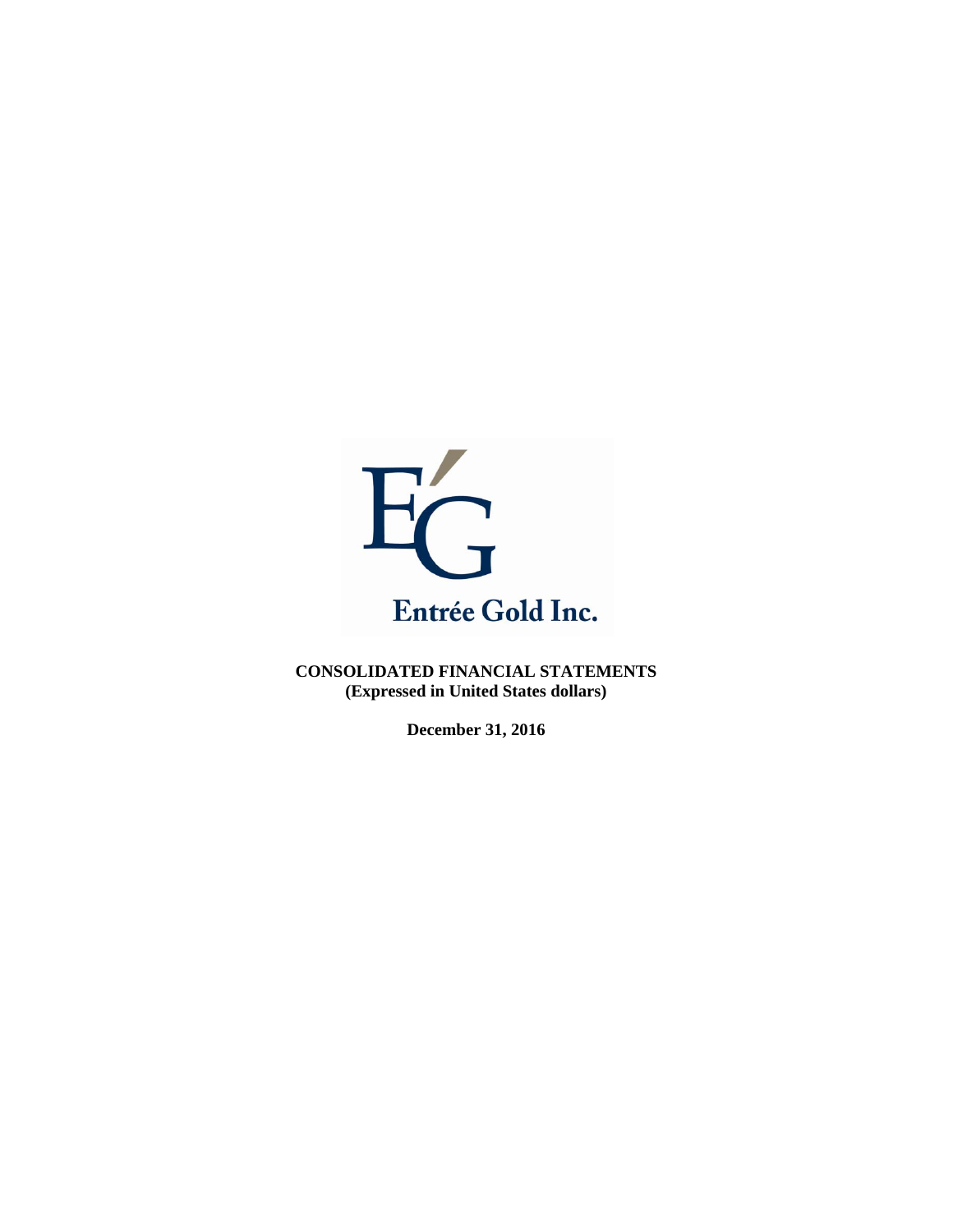### **REPORT OF INDEPENDENT REGISTERED PUBLIC ACCOUNTING FIRM**

To the Shareholders and Directors of Entrée Gold Inc.

We have audited the accompanying consolidated financial statements of Entrée Gold Inc. (the "Company"), which comprise the consolidated balance sheets as of December 31, 2016 and 2015, and the related consolidated statements of comprehensive loss, changes in stockholders' equity, and cash flows for the years ended December 31, 2016, 2015 and 2014. These consolidated financial statements are the responsibility of the Company's management. Our responsibility is to express an opinion on these consolidated financial statements based on our audits.

We conducted our audits in accordance with the standards of the Public Company Accounting Oversight Board (United States). Those standards require that we plan and perform the audit to obtain reasonable assurance about whether the consolidated financial statements are free of material misstatement. An audit includes examining, on a test basis, evidence supporting the amounts and disclosures in the consolidated financial statements. An audit also includes assessing the accounting principles used and significant estimates made by management, as well as evaluating the overall consolidated financial statement presentation. We believe that our audits provide a reasonable basis for our opinion.

In our opinion, the consolidated financial statements referred to above present fairly, in all material respects, the financial position of Entrée Gold Inc. as of December 31, 2016 and 2015, and the results of its operations and its cash flows for the years ended December 31, 2016, 2015 and 2014 in conformity with accounting principles generally accepted in the United States of America.

### **"DAVIDSON & COMPANY LLP"**

Vancouver, Canada Chartered Professional Accountants

March 10, 2017

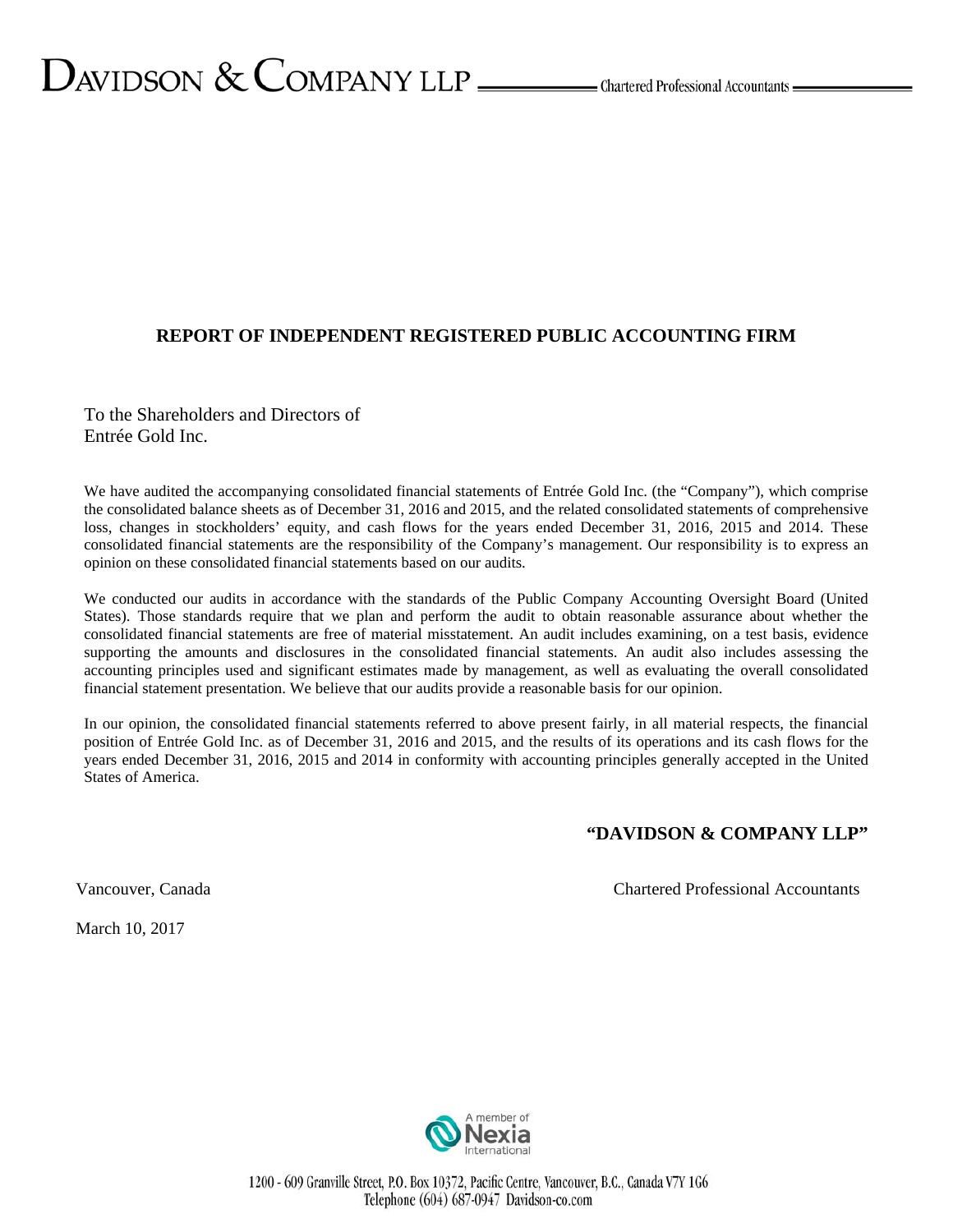## Consolidated Statements of Comprehensive Loss

For the years ended December 31, 2016, 2015 and 2014

(amounts expressed in thousands of U.S. dollars, except per share amounts and where indicated)

|                                             | <b>Note</b>              | 2016         | 2015         | 2014         |
|---------------------------------------------|--------------------------|--------------|--------------|--------------|
| <b>Expenses</b>                             |                          |              |              |              |
| Exploration                                 | 11                       | \$<br>1,855  | \$<br>5,139  | \$<br>9,019  |
| General and administration                  |                          | 2,115        | 4,598        | 4,002        |
| Consultancy and advisory fees               |                          |              | 125          | 831          |
| Impairment of mineral property interests    | $\overline{\mathcal{L}}$ |              |              | 552          |
| Gain on sale of mineral property interests  |                          |              |              | (28)         |
| Stock-based compensation                    | 9                        | 489          | 197          | 251          |
| Foreign exchange loss (gain)                |                          | 343          | (2,919)      | (1,979)      |
| <b>Loss from operations</b>                 |                          | 4,802        | 7,140        | 12,648       |
| Interest income                             |                          | (102)        |              | (295)        |
| Interest expense                            | 6                        | 279          | 412          | 265          |
| Loss from equity investment                 | 5                        | 237          | 119          | 108          |
| Loss before income taxes                    |                          | 5,216        | 7,671        | 12,726       |
| Income tax (recovery) expense               | 12                       | (553)        | 160          | (4,057)      |
| <b>Net loss</b>                             |                          | 4,663        | 7,831        | 8,669        |
| Foreign currency translation adjustment     |                          | (717)        | 4,928        | 3,316        |
| <b>Comprehensive loss</b>                   |                          | \$<br>3,946  | \$<br>12,759 | \$<br>11,985 |
| Net loss per common share                   |                          |              |              |              |
| Basic and fully diluted                     |                          | \$<br>(0.03) | \$<br>(0.05) | \$<br>(0.06) |
|                                             |                          |              |              |              |
| Weighted average shares outstanding (000's) |                          |              |              |              |
| Basic and fully diluted                     |                          | 151,925      | 147,037      | 146,884      |
|                                             |                          |              |              |              |
| Total shares issued and outstanding (000's) | 8                        | 153,045      | 147,331      | 146,984      |

The accompanying notes are an integral part of these consolidated financial statements.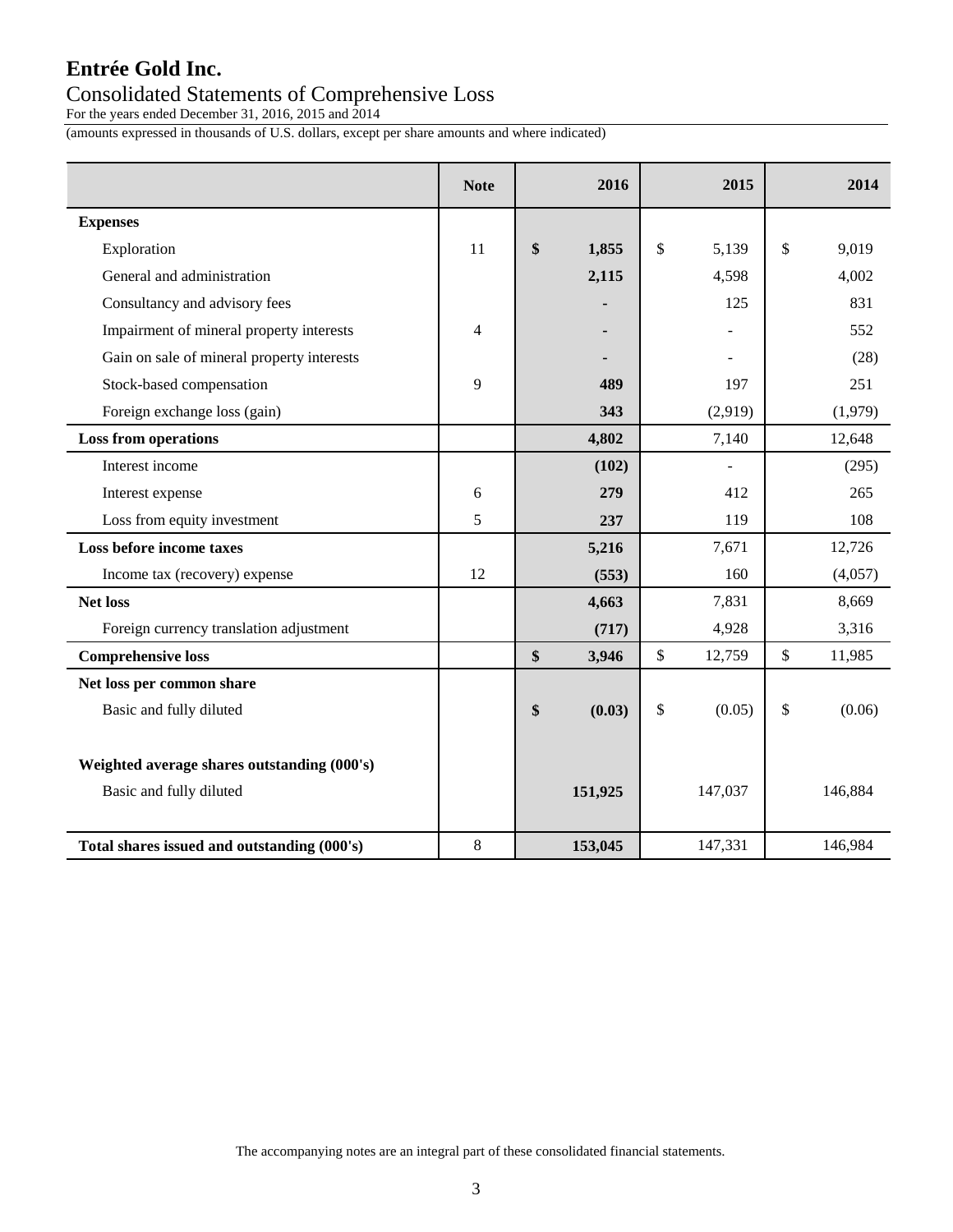## Consolidated Balance Sheets

As at December 31, 2016 and 2015

(expressed in thousands of U.S. dollars)

|                                                                      | <b>Note</b> | 2016         |              | 2015       |
|----------------------------------------------------------------------|-------------|--------------|--------------|------------|
| Assets                                                               |             |              |              |            |
| <b>Current assets</b>                                                |             |              |              |            |
| Cash and cash equivalents                                            |             | \$<br>13,391 | \$           | 22,786     |
| Receivables                                                          |             | 35           |              | 98         |
| Prepaid expenses                                                     |             | 275          |              | 311        |
|                                                                      |             | 13,701       |              | 23,195     |
| Equipment                                                            | 3           | 68           |              | 109        |
| Mineral property interests                                           | 4           | 38,875       |              | 37,714     |
| Long-term investment                                                 | 5           | 146          |              | 149        |
| Reclamation deposits and other                                       |             | 490          |              | 495        |
| <b>Total assets</b>                                                  |             | \$<br>53,280 | $\mathbb{S}$ | 61,662     |
| <b>Liabilities</b>                                                   |             |              |              |            |
| <b>Current liabilities</b>                                           |             |              |              |            |
| Accounts payable and accrued liabilities                             |             | \$<br>455    | $\mathbb{S}$ | 1,350      |
|                                                                      |             | 455          |              | 1,350      |
| Loan payable to Oyu Tolgoi LLC                                       | 6           | 7,334        |              | 6,824      |
| Deferred revenue                                                     | 7           | 22,987       |              | 28,925     |
| Deferred income tax                                                  | 12          | 3,015        |              | 3,567      |
| <b>Total liabilities</b>                                             |             | 33,791       |              | 40,666     |
| <b>Stockholders' equity</b>                                          |             |              |              |            |
| Common stock, no par value, unlimited number authorized,             | 8           | 178,740      |              | 177,206    |
| 153,045,408 (December 31, 2015 - 147,330,917) issued and outstanding |             |              |              |            |
| Additional paid-in capital                                           |             | 20,863       |              | 20,517     |
| Accumulated other comprehensive loss                                 |             | (7,061)      |              | (7,778)    |
| Subscriptions received in advance                                    | 17          | 559          | \$           |            |
| Accumulated deficit                                                  |             | (173, 612)   |              | (168, 949) |
| Total stockholders' equity                                           |             | 19,489       |              | 20,996     |
| Total liabilities and stockholders' equity                           |             | \$<br>53,280 | $\mathbb{S}$ | 61,662     |

**Nature and continuance of operations** (Note 1)

**Commitments and contingencies** (Note 15)

**Subsequent events** (Note 17)

The accompanying notes are an integral part of these consolidated financial statements.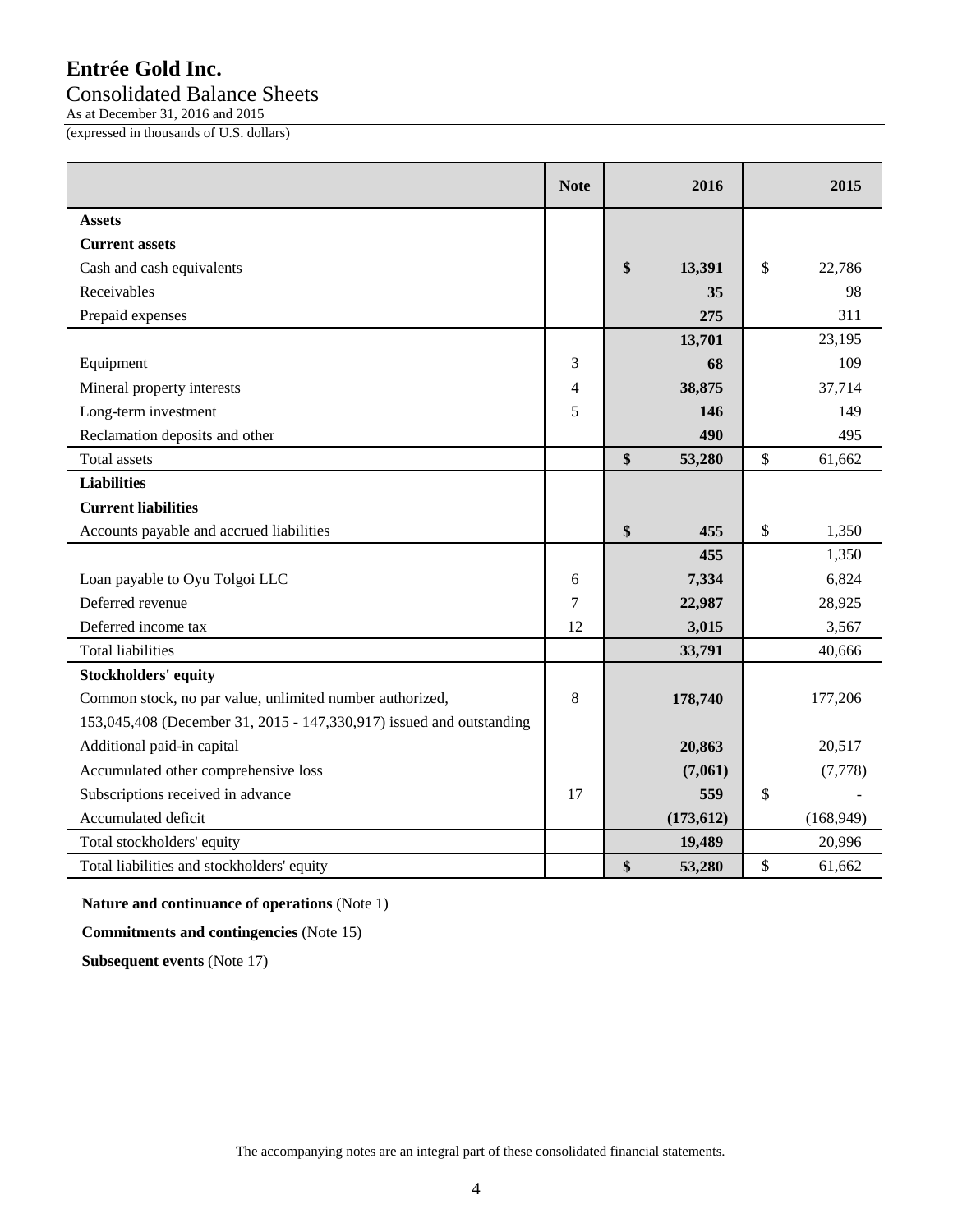### Consolidated Statement of Stockholders' Equity

For the years ended December 31, 2016, 2015 and 2014

(expressed in thousands of U.S. dollars)

|                                                     |             | Attributable to equity holders of the Company |                    |               |                    |                                      |                    |                                         |                    |                                                |                        |                 |                    |              |
|-----------------------------------------------------|-------------|-----------------------------------------------|--------------------|---------------|--------------------|--------------------------------------|--------------------|-----------------------------------------|--------------------|------------------------------------------------|------------------------|-----------------|--------------------|--------------|
|                                                     | <b>Note</b> | Shares (000's)                                |                    | Share capital |                    | <b>Additional paid</b><br>in capital |                    | Other<br>comprehensive<br>(loss) income |                    | <b>Subscriptions</b><br>received in<br>advance |                        | <b>Deficit</b>  |                    | <b>Total</b> |
| <b>Balance at December 31, 2015</b>                 |             | 147,331                                       | \$                 | 177,206       | $\mathbb{S}$       | 20,517                               | \$                 | (7, 778)                                | $\mathbb{S}$       | L                                              | \$                     | (168, 949)      | \$                 | 20,996       |
| Net loss for the year                               |             |                                               |                    |               |                    |                                      |                    |                                         |                    | ٠                                              |                        | (4,663)         |                    | (4,663)      |
| Subscriptions received in advance                   | 17          |                                               |                    |               |                    |                                      |                    |                                         |                    | 559                                            |                        |                 |                    | 559          |
| Foreign currency translation                        |             |                                               |                    |               |                    |                                      |                    | 717                                     |                    |                                                |                        |                 |                    | 717          |
| Stock-based compensation                            | 9           |                                               |                    |               |                    | 489                                  |                    |                                         |                    |                                                |                        |                 |                    | 489          |
| Issue of share capital - stock options              | 9           | 585                                           |                    | 197           |                    | (143)                                |                    |                                         |                    |                                                |                        |                 |                    | 54           |
| Issue of share capital - Sandstorm                  | 7           | 5,129                                         |                    | 1,337         |                    |                                      |                    |                                         |                    |                                                |                        |                 |                    | 1,337        |
| <b>Balance at December 31, 2016</b>                 |             | 153,045                                       | $\mathbf{\$}$      | 178,740       | $\mathbf{s}$       | 20,863                               | $\mathbf{\hat{s}}$ | $(7,061)$ \$                            |                    | 559                                            | $\boldsymbol{\hat{s}}$ | $(173, 612)$ \$ |                    | 19,489       |
|                                                     |             |                                               |                    |               |                    |                                      |                    |                                         |                    |                                                |                        |                 |                    |              |
| <b>Balance at December 31, 2014</b>                 |             | 146,984                                       | $\mathbf{\hat{S}}$ | 177,138       | $\mathbf{\hat{S}}$ | 20,346                               | \$                 | (2,850)                                 | $\mathbf{\hat{S}}$ | L,                                             | $\mathbf{\hat{S}}$     | (161, 118)      | $\mathbf{\hat{S}}$ | 33,516       |
| Net loss for the year                               |             |                                               |                    |               |                    | ٠                                    |                    | ٠                                       |                    | L,                                             |                        | (7, 831)        |                    | (7, 831)     |
| Foreign currency translation                        |             |                                               |                    |               |                    | $\overline{\phantom{a}}$             |                    | (4,928)                                 |                    | L.                                             |                        |                 |                    | (4,928)      |
| Stock-based compensation                            | 9           |                                               |                    |               |                    | 197                                  |                    | ÷,                                      |                    | ۳                                              |                        | $\sim$          |                    | 197          |
| Issue of share capital - stock options              | 9           | 347                                           |                    | 68            |                    | (26)                                 |                    |                                         |                    |                                                |                        |                 |                    | 42           |
| <b>Balance at December 31, 2015</b>                 |             | 147,331                                       | $\mathsf{\$}$      | 177,206       | $\mathbf{\hat{s}}$ | 20,517                               | $\mathcal{S}$      | $(7,778)$ \$                            |                    | $\overline{a}$                                 | $\mathbb{S}$           | (168,949)       | $\mathcal{S}$      | 20,996       |
|                                                     |             |                                               |                    |               |                    |                                      |                    |                                         |                    |                                                |                        |                 |                    |              |
| <b>Balance at December 31, 2013</b>                 |             | 146,734                                       | $\mathbb{S}$       | 177,065       | $\mathbb S$        | 20,095                               | \$                 | 466                                     | \$                 | L,                                             | $\mathbb{S}$           | (152, 449)      | $\mathcal{S}$      | 45,177       |
| Net loss for the year                               |             | $\sim$                                        |                    | ٠             |                    | $\overline{\phantom{a}}$             |                    | $\overline{\phantom{a}}$                |                    | L.                                             |                        | (8,669)         |                    | (8,669)      |
| Foreign currency translation                        |             |                                               |                    |               |                    |                                      |                    | (3,316)                                 |                    | ٠                                              |                        | $\overline{a}$  |                    | (3,316)      |
| Stock-based compensation                            | 9           | $\sim$                                        |                    |               |                    | 251                                  |                    | $\overline{\phantom{a}}$                |                    | L.                                             |                        | $\sim$          |                    | 251          |
| Issue of share capital - mineral property interests | 9           | 250                                           |                    | 73            |                    |                                      |                    |                                         |                    | ÷                                              |                        | $\overline{a}$  |                    | 73           |
| <b>Balance at December 31, 2014</b>                 |             | 146,984                                       | \$                 | 177,138       | \$                 | 20,346                               | \$                 | (2,850)                                 | $\mathbf{\hat{S}}$ |                                                | \$                     | $(161, 118)$ \$ |                    | 33,516       |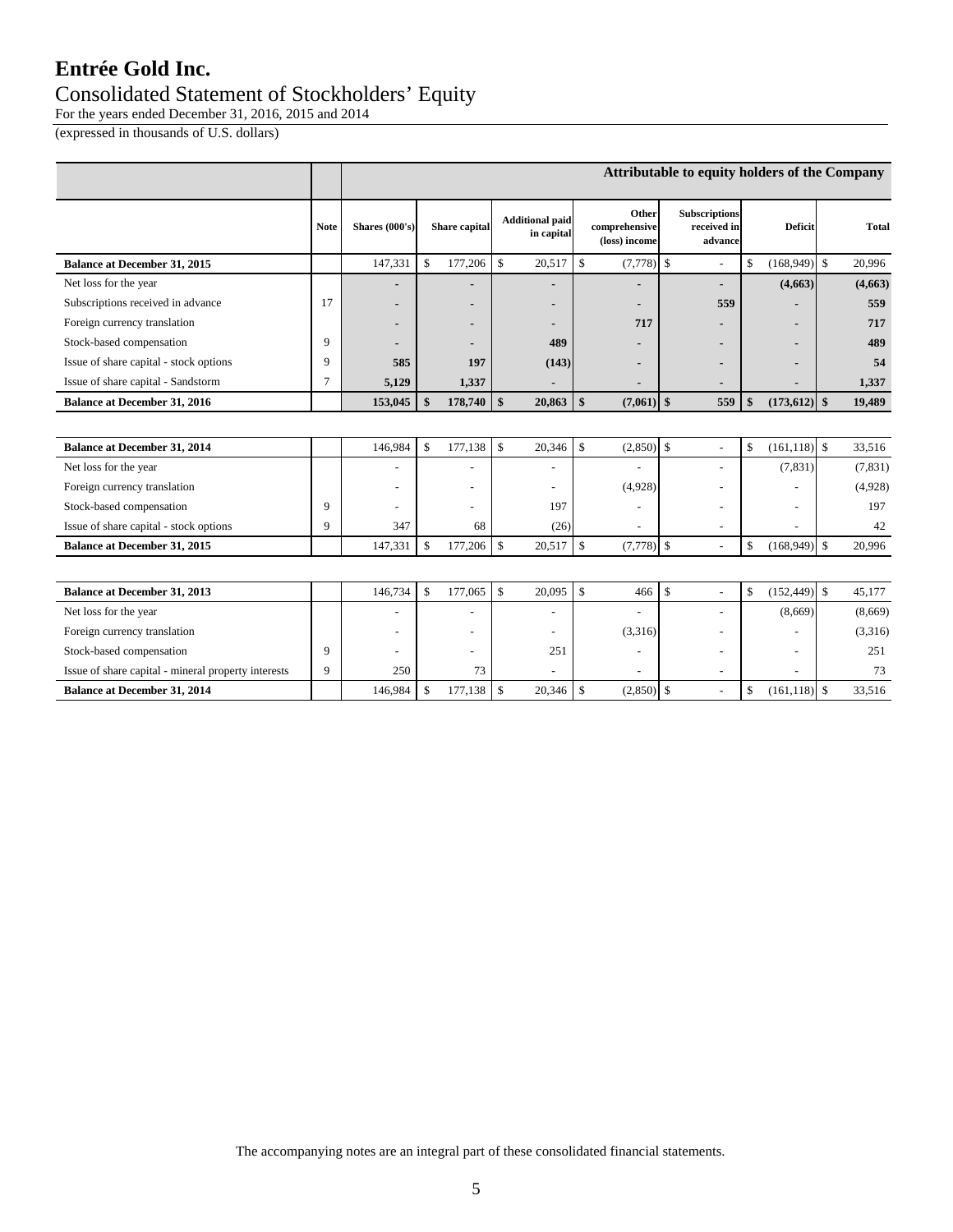## Consolidated Statements of Cash Flows

For the years ended December 31, 2016, 2015 and 2014

(expressed in thousands of U.S. dollars)

|                                                      | <b>Note</b> | 2016          | 2015           | 2014          |
|------------------------------------------------------|-------------|---------------|----------------|---------------|
| <b>Cash flows from operating activities</b>          |             |               |                |               |
| Net loss                                             |             | \$<br>(4,663) | \$<br>(7, 831) | \$<br>(8,669) |
| Items not affecting cash                             |             |               |                |               |
| Depreciation                                         |             | 31            | 43             | 66            |
| Stock-based compensation                             |             | 489           | 197            | 251           |
| Loss from equity investee                            |             | 237           | 119            | 108           |
| Interest expense                                     |             | 279           | 279            | 265           |
| Deferred income taxes                                |             | (553)         | 160            | (3,933)       |
| Gain on sale of mineral property interests           |             |               |                | (28)          |
| Impairment of mineral property interests             |             |               |                | 552           |
| Gain on release of reclamation deposits              |             | (24)          |                |               |
| Unrealized foreign exchange losses (gains)           |             | 324           | (2,988)        | (1,966)       |
| Other                                                |             | 3             | 12             | 38            |
|                                                      |             | (3,877)       | (10,009)       | (13,316)      |
| Changes in non-cash operating working capital        |             |               |                |               |
| Decrease (increase) in receivables and prepaids      |             | 113           | 455            | (121)         |
| Decrease (increase) in other assets                  |             |               | (2)            | 35            |
| (Decrease) increase in accounts payable and accruals |             | (949)         | (265)          | 785           |
| Deposit on metal credit delivering obligation        | 8           | (5,500)       |                |               |
|                                                      |             | (10, 206)     | (9,821)        | (12,617)      |
| <b>Cash flows from financing activities</b>          |             |               |                |               |
| Proceeds from issuance of capital stock              |             | 53            | 41             |               |
| Subscriptions received in advance                    | 17          | 559           |                |               |
|                                                      |             | 612           | 41             |               |
| <b>Cash flows from investing activities</b>          |             |               |                |               |
| Mineral property interests                           |             |               | (500)          | (100)         |
| <b>Reclamation deposits</b>                          |             | 24            | (4)            | 17            |
| Purchase of equipment                                |             | (6)           | (12)           | (13)          |
| Proceeds from sale of equipment                      |             | 16            |                |               |
| Proceeds from sale of mineral property interests     |             |               |                | 28            |
|                                                      |             | 34            | (516)          | (68)          |
| Decrease in cash and cash equivalents                |             | (9,560)       | (10,296)       | (12,685)      |
| Cash and cash equivalents - beginning of year        |             | 22,786        | 33,517         | 46,701        |
| Effect of exchange rate changes on cash              |             | 165           | (435)          | (499)         |
| Cash and cash equivalents - end of year              |             | \$<br>13,391  | \$<br>22,786   | \$<br>33,517  |

 **Supplemental cash flow information** (Note 14)

The accompanying notes are an integral part of these consolidated financial statements.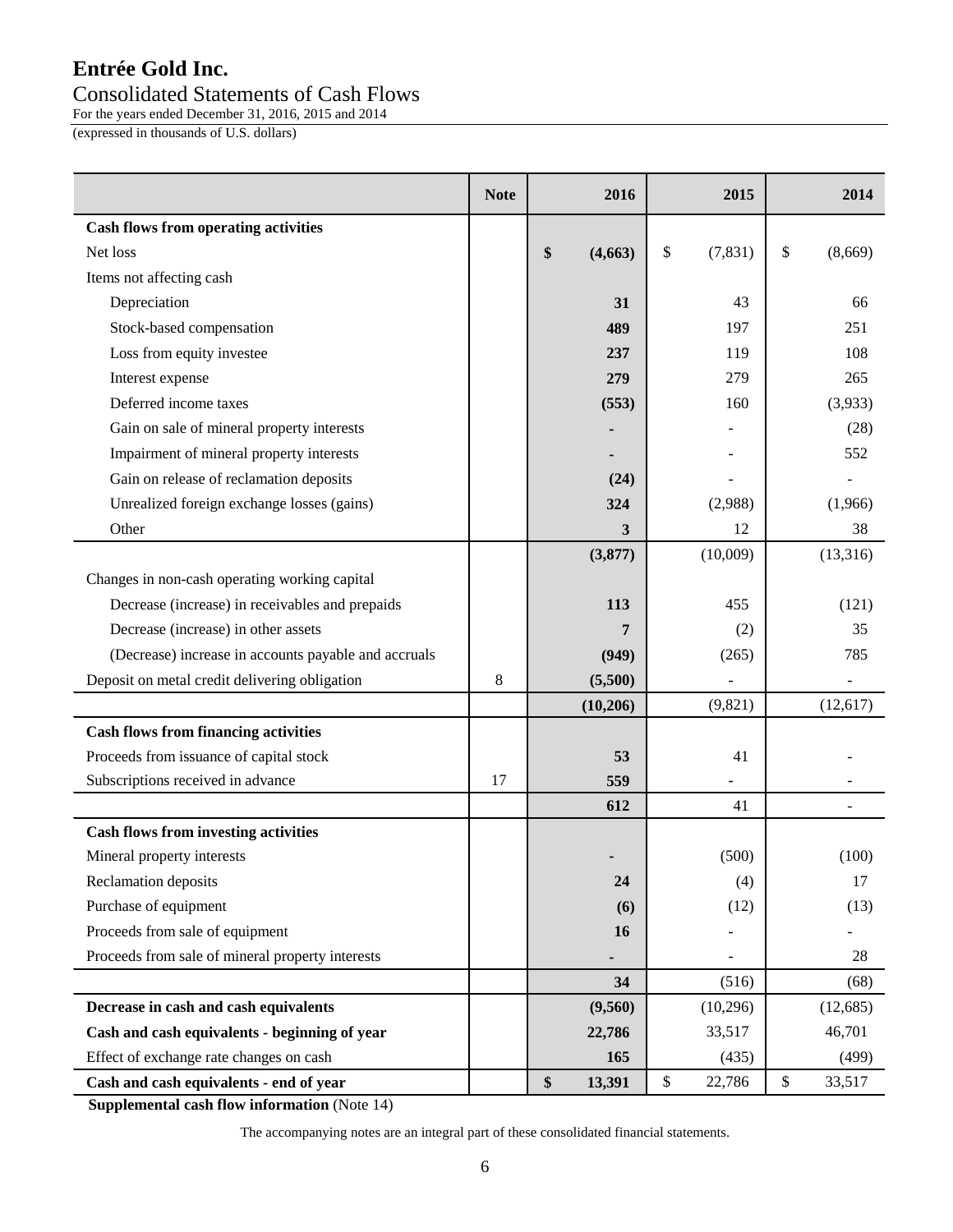### **Entrée Gold Inc.**  Notes to Consolidated Financial Statements For the years ended December 31, 2016, 2015 and 2014

(tabular amounts expressed in thousands of U.S. dollars, except per share amounts and where indicated)

## **1 Nature and continuance of operations**

Entrée Gold Inc. was incorporated under the laws of the Province of British Columbia on July 19, 1995 and continued under the laws of the Yukon Territory on January 22, 2003. On May 27, 2005, Entrée Gold Inc. changed its governing jurisdiction from the Yukon Territory to British Columbia by continuing into British Columbia under the Business Corporations Act (British Columbia). The principal business activity of Entrée Gold Inc., together with its subsidiaries (collectively referred to as the "Company"), is the exploration of mineral property interests. To date, the Company has not generated significant revenues from its operations and is considered to be in the exploration stage.

All amounts are expressed in United States dollars, except for certain amounts denoted in Canadian dollars ("C\$").

These consolidated financial statements have been prepared on the assumption that the Company will be able to realize its assets and discharge its liabilities in the normal course of business. The Company currently earns no operating revenues. Continued operations of the Company are dependent upon the Company's ability to secure additional equity capital or receive other financial support, and in the longer term to generate profits from business operations. Management believes that the Company has sufficient working capital to maintain its operations for the next 12 months.

## **2 Significant accounting policies**

### **Principles of consolidation**

These consolidated financial statements have been prepared in conformity with generally accepted accounting principles ("GAAP") in the United States of America and include the accounts of the Company and all of its subsidiaries. All significant intercompany transactions and balances have been eliminated upon consolidation.

### **Use of estimates**

The preparation of consolidated financial statements in accordance with United States generally accepted accounting principles requires management to make estimates and assumptions that affect the reported amounts of assets and liabilities and the disclosure of contingent assets and liabilities at the date of the financial statements and the reported amount of revenues and expenses during the reporting period. The Company regularly evaluates estimates and assumptions related to deferred income tax asset valuations, asset impairment, stock-based compensation and loss contingencies. The Company bases its estimates and assumptions on current facts, historical experience and various other factors that it believes to be reasonable under the circumstances, the results of which form the basis for making judgements about the other sources. The actual results experienced by the Company may differ materially and adversely from the Company's estimates. To the extent there are material differences between estimates and the actual results, future results of operations will be affected.

### **Cash and cash equivalents**

Cash and cash equivalents includes cash in banks, money market funds, and certificates of term deposits with maturities of less than three months from inception, which are readily convertible to known amounts of cash and which, in the opinion of management, are subject to an insignificant risk of loss in value. The Company had \$13.4 million in cash at December 31, 2016.

### **Long-term investments**

Long-term investments in companies in which the Company has voting interests of 20% to 50% or where the Company has the ability to exercise significant influence, are accounted for using the equity method. Under this method, the Company's share of the investees' earnings and losses is included in operations and its investments therein are adjusted by a like amount. Dividends received are credited to the long-term investment accounts.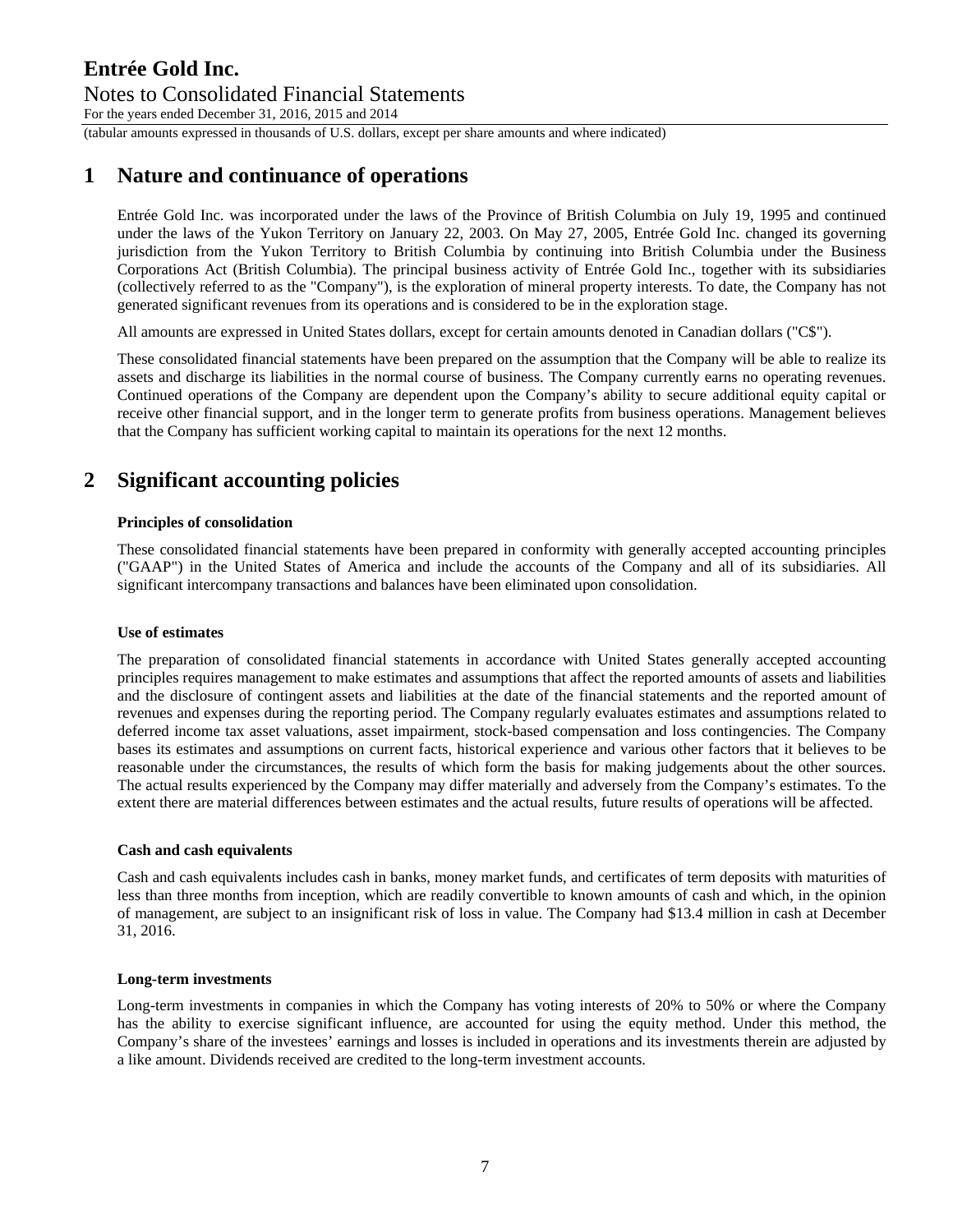For the years ended December 31, 2016, 2015 and 2014

(tabular amounts expressed in thousands of U.S. dollars, except per share amounts and where indicated)

### **Equipment**

Equipment, consisting of office, computer, field equipment and buildings, is recorded at cost less accumulated depreciation. Depreciation is recorded on a declining balance basis at rates ranging from 20% to 30% per annum.

### **Mineral property interests**

Costs of exploration and costs of carrying and retaining unproven properties are expensed as incurred. The Company considers mineral rights to be tangible assets and accordingly, the Company capitalizes certain costs related to the acquisition of mineral rights.

#### **Asset retirement obligation**

The Company records the fair value of the liability for closure and removal costs associated with the legal obligations upon retirement or removal of any tangible long-lived assets where the initial recognition of any liability will be capitalized as part of the asset cost and depreciated over its estimated useful life. To date, the Company has not incurred any significant asset retirement obligations.

#### **Impairment of long-lived assets**

Long-lived assets are continually reviewed for impairment whenever events or changes in circumstances indicate that the carrying amount of an asset may not be recoverable. Recoverability of assets to be held and used is measured by a comparison of the carrying amount of an asset to future net cash flows expected to be generated by the asset. If such assets are considered to be impaired, the impairment to be recognized is measured by the amount by which the discounted carrying amount of the assets exceeds the fair value of the assets.

#### **Stock-based compensation**

The Company applies the fair value method of accounting for all stock option awards, whereby the Company recognizes a compensation expense for all stock options awarded to employees, officers and consultants based on the fair value of the options on the date of grant, which is determined using the Black Scholes option pricing model. The options are expensed over the vesting period of the options.

### **Financial instruments**

The Company classifies financial assets and liabilities as held-for-trading, available-for-sale, held-to-maturity, loans and receivables or other financial liabilities depending on their nature. Financial assets and financial liabilities are recognized at fair value on their initial recognition, except for those arising from certain related party transactions which are accounted for at the transferor's carrying amount or exchange amount.

Financial assets and liabilities classified as held-for-trading are measured at fair value, with gains and losses recognized in net income. Financial assets classified as held-to-maturity, loans and receivables, and financial liabilities other than those classified as held-for-trading are measured at amortized cost, using the effective interest method of amortization. Financial assets classified as available-for-sale are measured at fair value, with unrealized gains and losses being recognized as other comprehensive income until realized, or if an unrealized loss is considered other than temporary, the unrealized loss is recorded in income.

The Company classifies its financial instruments as follows:

Cash and cash equivalents is classified as held for trading, and is measured at fair value using Level 1 inputs. Receivables are classified as loans and receivables, and have a fair value approximating their carrying value, due to their short-term nature. The Company's other financial instruments, accounts payable, and loans payable are classified as other financial liabilities, and are measured at amortized cost.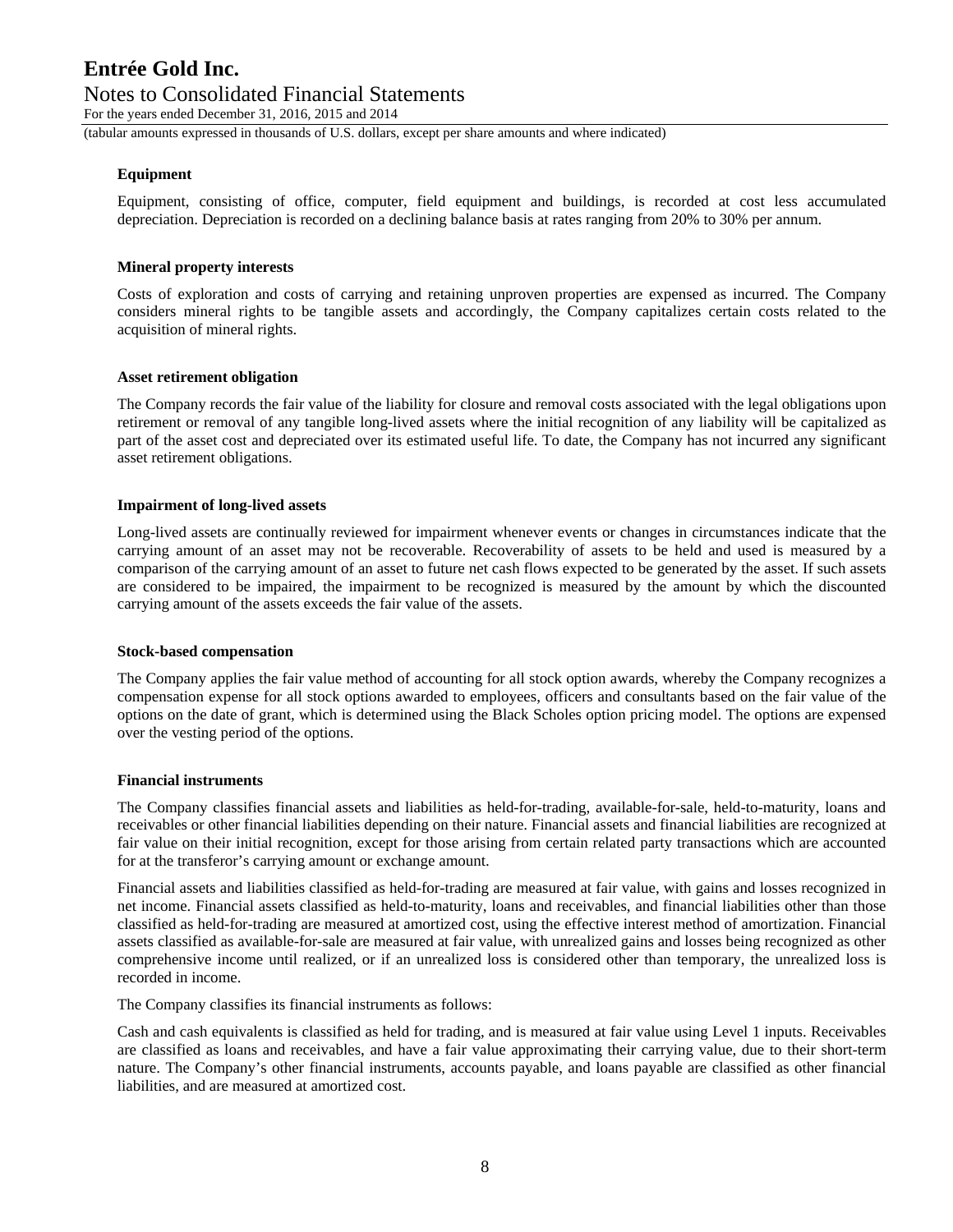For the years ended December 31, 2016, 2015 and 2014

(tabular amounts expressed in thousands of U.S. dollars, except per share amounts and where indicated)

#### **Income taxes**

The Company follows the asset and liability method of accounting for income taxes whereby deferred income taxes are recognized for the deferred income tax consequences attributable to differences between the financial statement carrying values of existing assets and liabilities and their respective income tax bases (temporary differences). Deferred income tax assets and liabilities are measured using enacted income tax rates expected to apply to taxable income in the years in which temporary differences are expected to be recovered or settled. The effect on deferred income tax assets and liabilities of a change in tax rates is included in income in the period in which the change occurs. The amount of deferred income tax assets recognized is limited to the amount that is more likely than not to be realized.

### **Foreign currency translation**

The functional currency of Entrée Gold Inc. is the Canadian dollar. Accordingly, monetary assets and liabilities denominated in a foreign currency are translated at the exchange rate in effect at the balance sheet date while nonmonetary assets and liabilities denominated in a foreign currency are translated at historical rates. Revenue and expense items denominated in a foreign currency are translated at exchange rates prevailing when such items are recognized in the statement of operations and comprehensive loss. Exchange gains or losses arising on translation of foreign currency items are included in the statement of operations and comprehensive loss. The functional currency of Entrée Gold Inc.'s significant subsidiaries is the United States dollar. Upon translation into Canadian dollars for consolidation, monetary assets and liabilities are translated at the exchange rate in effect at the balance sheet date while non-monetary assets and liabilities are translated at historical rates. Revenue and expense items are translated at exchange rates prevailing when such items are recognized in the statement of operations and comprehensive loss. Exchange gains or losses arising on translation of foreign currency items are included in the statement of operations and comprehensive loss.

The Company follows the current rate method of translation with respect to its presentation of these consolidated financial statements in the reporting currency, which is the United States dollar. Accordingly, assets and liabilities are translated into United States dollars at the period-end exchange rates while revenue and expenses are translated at the prevailing exchange rates during the period. Related exchange gains and losses are included in a separate component of stockholders' equity as accumulated other comprehensive income.

### **Net loss per share**

Basic net loss per share is computed by dividing the net loss for the period attributable to common stockholders by the weighted average number of shares of common stock outstanding during the period. Diluted net loss per share takes into consideration shares of common stock outstanding (computed under basic loss per share) and potentially dilutive shares of common stock. Diluted net loss per share is not presented separately from basic net loss per share as the conversion of outstanding stock options and warrants into common shares would be anti-dilutive. At December 31, 2016, the total number of potentially dilutive shares of common stock excluded from basic net loss per share was 12,010,000 (December 31, 2015 - 13,208,000; December 31, 2014 - 13,779,000).

### **Comparative figures**

Certain comparative figures have been reclassified to conform to the current year's presentation.

#### **Recent accounting pronouncements**

In January 2016, the Financial Accounting Standards Board ("FASB") issued Accounting Standards Update (ASU) 2016- 01, "Financial Instruments - Overall (Subtopic 825-10): Recognition and Measurement of Financial Assets and Financial Liabilities". The amendments in ASU 2016-01 address certain aspects of recognition, measurement, presentation and disclosure of financial instruments. ASU 2016-09 is effective for fiscal years beginning after December 15, 2017 including interim periods within those years. The Company's financial instruments generally consist of cash and cash equivalents, receivables, deposits, accounts payable and accrued liabilities and loans payable. The fair value of these instruments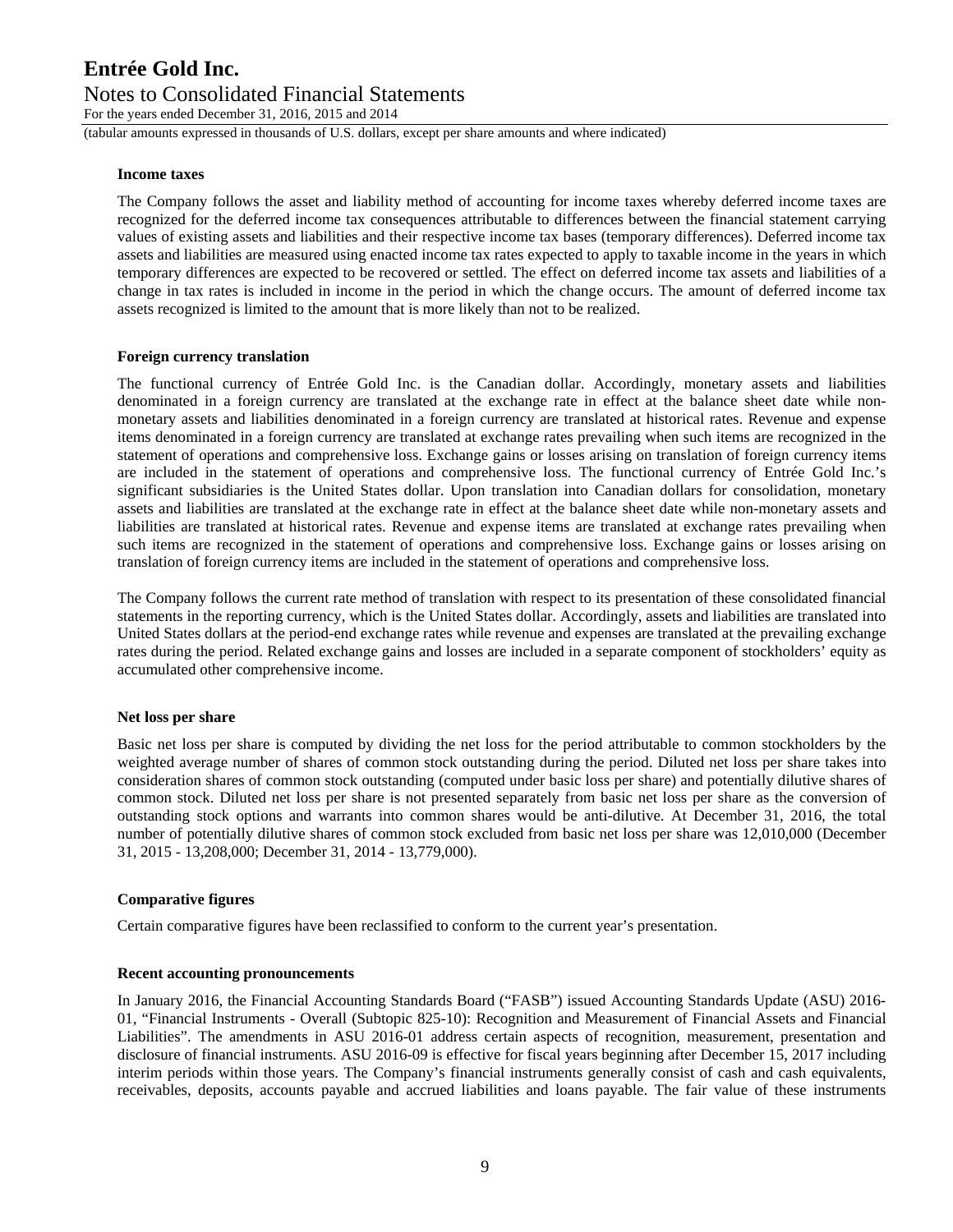For the years ended December 31, 2016, 2015 and 2014

(tabular amounts expressed in thousands of U.S. dollars, except per share amounts and where indicated)

approximates their carrying values. Accordingly, the Company expects the adoption of ASU 2016-01 will not have a material impact on the Company's financial reporting and disclosures.

In March 2016, the FASB issued ASU 2016-07, "Investments - Equity Method and Joint Ventures (Topic 323): Simplifying the Transition to the Equity Method of Accounting". The amendments in ASU 2016-07 simplify the transition to the equity method of accounting including eliminating the requirement to retroactively adopt the equity method. ASU-07 is effective for years beginning after December 15, 2016 and interim periods within those years. The Company is currently reporting its interest in a joint venture as an equity investment and it does not expect the adoption of ASU 2016- 07 to have an impact on the Company's financial reporting and disclosures.

# **3 Equipment**

|                    |          | 2016 |                                    |                         |                   |               |        |    |                                    |               | 2015              |
|--------------------|----------|------|------------------------------------|-------------------------|-------------------|---------------|--------|----|------------------------------------|---------------|-------------------|
|                    | Cost     |      | <b>Accumulated</b><br>depreciation |                         | Net book<br>value |               | Cost   |    | <b>Accumulated</b><br>depreciation |               | Net book<br>value |
| Office equipment   | \$<br>46 | Œ    | 38                                 | \$                      | 8                 | \$            | 57     | \$ | 46                                 | $\mathcal{S}$ | 11                |
| Computer equipment | 208      |      | 177                                |                         | 31                |               | 277    |    | 232                                |               | 45                |
| Field equipment    | 124      |      | 99                                 |                         | 25                |               | 182    |    | 134                                |               | 48                |
| <b>Buildings</b>   | 41       |      | 37                                 |                         | 4                 |               | 40     |    | 35                                 |               | 5                 |
|                    | 419      |      | 351                                | $\sqrt[6]{\frac{1}{2}}$ | 68                | $\mathcal{S}$ | 556 \$ |    | 447                                | <sup>\$</sup> | 109               |

# **4 Mineral property interests**

|                       |   | 2016   |        | 2015   |
|-----------------------|---|--------|--------|--------|
| Ann Mason Project (a) | Φ | 37,988 | ╓<br>Φ | 36,853 |
| Other $(b)$           |   | 887    |        | 861    |
|                       | Φ | 38,875 | Φ<br>Φ | 37,714 |

Title to mineral property interests involves certain inherent risks due to the difficulties of determining the validity of certain claims as well as the potential for problems arising from the frequently ambiguous conveyancing history characteristics of many mineral property interests. The Company has investigated title to its mineral property interests and, except as otherwise disclosed below, to the best of its knowledge, title to the mineral property interests remains in good standing.

The Company's two principal assets are the Ann Mason project (the "Ann Mason Project") in Nevada and its interest in the Entrée/Oyu Tolgoi LLC joint venture property in Mongolia (Note 5).

### **a) Ann Mason, Nevada, United States**

The Ann Mason Project is defined by a series of both unpatented lode claims on public land administered by the Bureau of Land Management, and title to patented lode claims. The project area includes the Ann Mason and the Blue Hill deposits,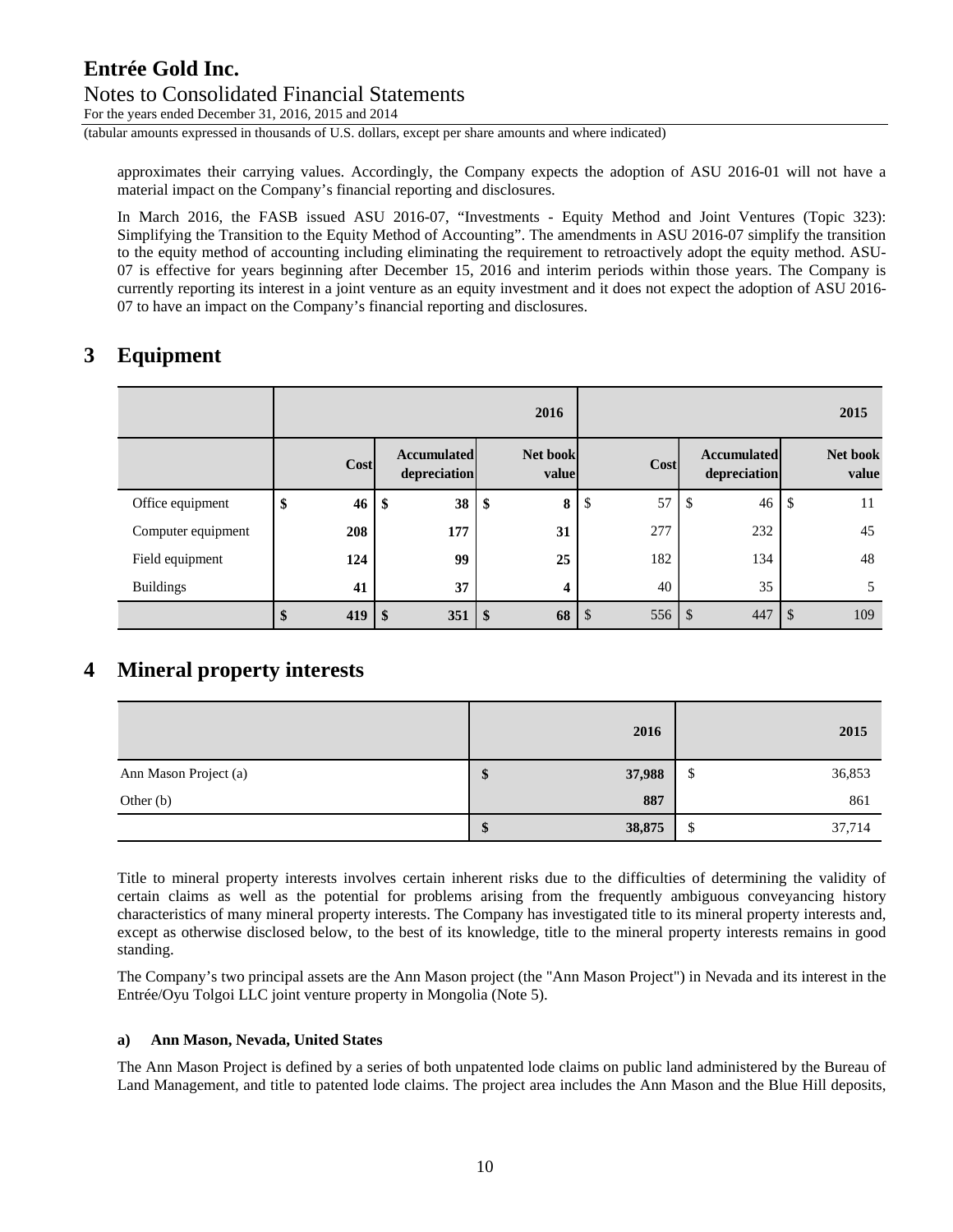For the years ended December 31, 2016, 2015 and 2014

(tabular amounts expressed in thousands of U.S. dollars, except per share amounts and where indicated)

several early-stage copper porphyry targets including the Blackjack IP, Blackjack Oxide, Roulette and Minnesota targets, and the Minnesota and Shamrock copper skarn targets.

Certain of the unpatented lode claims peripheral to the Ann Mason and Blue Hill deposits are leased to the Company pursuant to a mining lease and option to purchase agreement ("MLOPA") with a Nevada limited liability company. Under the MLOPA, the Company has the option to purchase the claims for \$500,000, which, if exercised, will be subject to a 3% net smelter returns ("NSR") royalty (which may be bought down to a 1% NSR royalty for \$2 million). The MLOPA also provides for annual advance minimum royalty payments of \$27,500 which commenced in 2011 and will continue until the commencement of sustained commercial production. The advance payments will be credited against future royalty payments or the buy down of the royalty.

In September 2009, the Company entered into an agreement whereby the Company may acquire an 80% interest in certain unpatented lode claims to the southwest of the Ann Mason and Blue Hill deposits. In order to acquire its interest, the Company must: (a) incur expenditures of \$1,000,000, make cash payments of \$140,000 and issue 85,000 common shares of the Company within three years (completed); (b) make aggregate advance royalty payments totalling \$375,000 between the fifth and tenth anniversaries of the agreement (\$150,000 of which has been paid); and (c) deliver a bankable feasibility study before the tenth anniversary of the agreement.

In February 2013, the Company entered into an agreement with Sandstorm Gold Ltd. ("Sandstorm") whereby the Company granted Sandstorm a 0.4% NSR royalty over certain of the unpatented lode claims, including the claims covering the Ann Mason and Blue Hill deposits, in return for an upfront payment of \$5 million (the "Sandstorm NSR Payment") which was recorded as a recovery to acquisition costs.

In addition, certain of the patented lode claims peripheral to the Ann Mason and Blue Hill deposits are subject to a 2% NSR royalty.

### **b) Other Properties**

The Company also has interests in other properties in Mongolia (Shivee West), Australia (Blue Rose), the United States (Lordsburg) and Peru (Cañariaco NSR royalty). During fiscal 2014, the Company recorded an impairment of \$552,095 against these properties.

## **5 Long-term investments**

### **Entrée/Oyu Tolgoi JV Property, Mongolia**

The Company has a carried 20% joint venture interest in a land package that includes two of the Oyu Tolgoi deposits in the South Gobi region of Mongolia (the "Entrée/Oyu Tolgoi JV Property"). The Entrée/Oyu Tolgoi JV Property is comprised of the eastern portion of the Shivee Tolgoi mining licence, which hosts the Hugo North Extension copper-gold deposit, and all of the Javhlant mining licence, which hosts the Heruga copper-gold-molybdenum deposit. The Shivee Tolgoi and Javhlant mining licences were granted by the Mineral Resources Authority of Mongolia in October 2009. Title to the two licences is held by the Company.

In October 2004, the Company entered into an arm's-length Equity Participation and Earn-In Agreement (the "Earn In Agreement") with Turquoise Hill Resource Ltd. ("Turquoise Hill"). Under the Earn-In Agreement, Turquoise Hill agreed to purchase equity securities of the Company, and was granted the right to earn an interest in what is now the Entrée/Oyu Tolgoi JV Property. Most of Turquoise Hill's rights and obligations under the Earn-In Agreement were subsequently assigned by Turquoise Hill to what was then its wholly-owned subsidiary, Oyu Tolgoi LLC ("OTLLC"). The Government of Mongolia subsequently acquired a 34% interest in OTLLC from Turquoise Hill.

On June 30, 2008, OTLLC gave notice that it had completed its earn-in obligations by expending a total of \$35 million on exploration of the Entrée/Oyu Tolgoi JV Property. OTLLC earned an 80% interest in all minerals extracted below a subsurface depth of 560 metres from the Entrée/Oyu Tolgoi JV Property and a 70% interest in all minerals extracted from surface to a depth of 560 metres from the Entrée/Oyu Tolgoi JV Property. In accordance with the Earn-In Agreement, the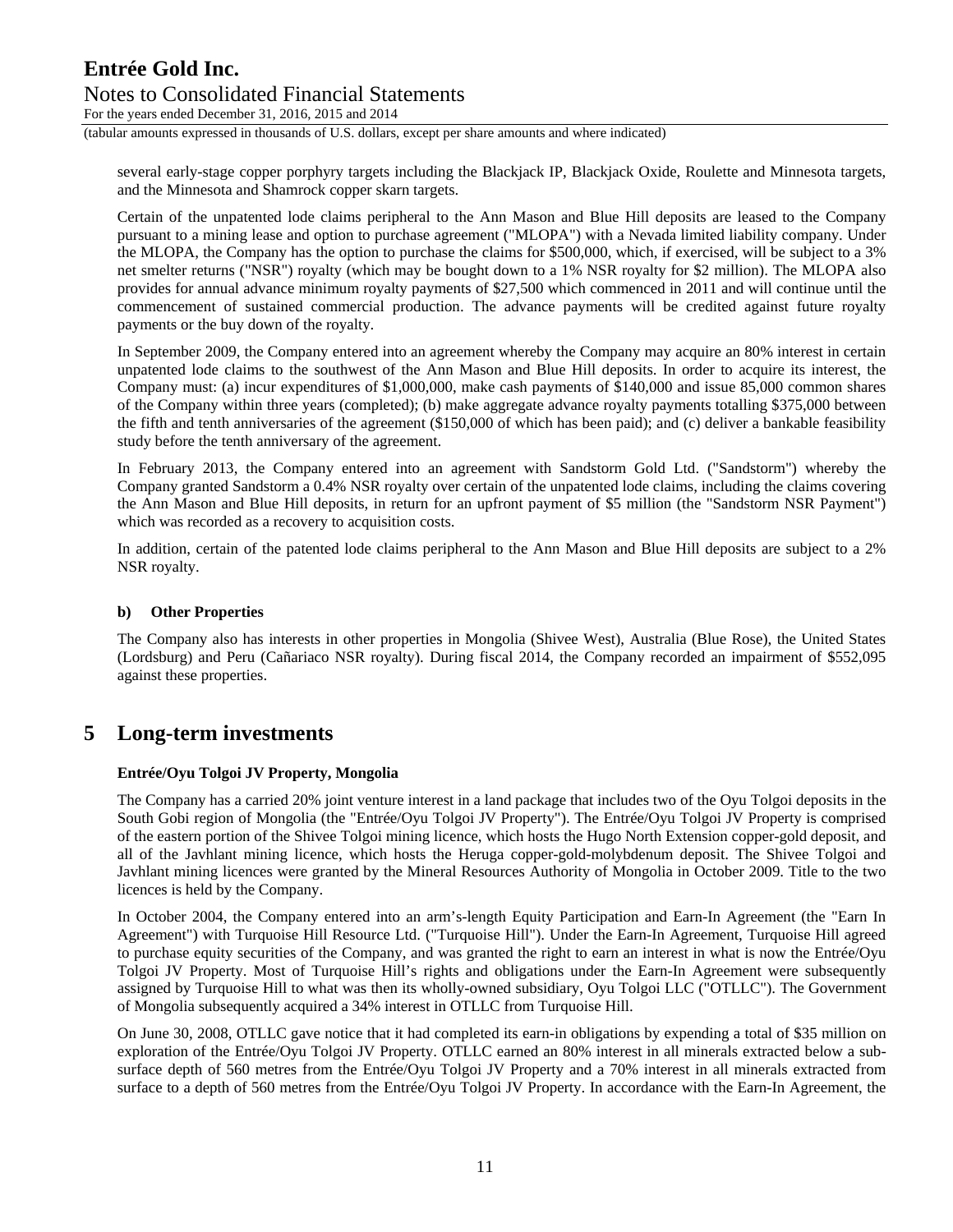For the years ended December 31, 2016, 2015 and 2014

(tabular amounts expressed in thousands of U.S. dollars, except per share amounts and where indicated)

Company and OTLLC formed a joint venture (the "Entrée/Oyu Tolgoi JV") on terms annexed to the Earn-In Agreement (the "JVA").

The portion of the Shivee Tolgoi mining licence outside of the Entrée/Oyu Tolgoi JV Property, Shivee West, is 100% owned by the Company, but is subject to a right of first refusal by OTLLC. In October 2015, the Company entered into a License Fees Agreement with OTLLC, pursuant to which the parties agreed to negotiate in good faith to amend the JVA to include Shivee West in the definition of Entrée/Oyu Tolgoi JV Property. The parties also agreed that the annual licence fees for Shivee West would be for the account of each joint venture participant in proportion to their respective interests, with OTLLC contributing the Company's 20% share charging interest at prime plus 2% (Note 6).

The conversion of the original Shivee Tolgoi and Javhlant exploration licences into mining licences was a condition precedent to the Investment Agreement (the "Oyu Tolgoi Investment Agreement") between Turquoise Hill, OTLLC, the Government of Mongolia and Rio Tinto International Holdings Limited. The licences are part of the contract area covered by the Oyu Tolgoi Investment Agreement, although the Company is not a party to the Oyu Tolgoi Investment Agreement. The Shivee Tolgoi and Javhlant mining licences were each issued for a 30 year term and have rights of renewal for two further 20 year terms.

As of December 31, 2016, the Entrée/Oyu Tolgoi JV had expended approximately \$29.0 million to advance the Entrée/Oyu Tolgoi JV Property. Under the terms of the Entrée/Oyu Tolgoi JV, OTLLC contributed on behalf of the Company its required participation amount charging interest at prime plus 2% (Note 6).

### **Investment – Entrée/Oyu Tolgoi JV Property**

The Company accounts for its interest in the Entrée/Oyu Tolgoi JV as a 20% equity investment. The Company's share of the loss of the joint venture was \$0.2 million for the year ended December 31, 2016 (2015 - \$0.2 million; 2014 - \$0.1 million) plus accrued interest expense of \$0.3 million for the year ended December 31, 2016 (2015 - \$0.3 million; 2014 - \$0.3 million).

The Entrée/Oyu Tolgoi JV investment carrying value at December 31, 2016 was \$0.1 million (2015 - \$0.1 million) and was recorded in long-term investment.

## **6 Loans payable to Oyu Tolgoi**

Under the terms of the Entrée/Oyu Tolgoi JV (Note 5), OTLLC will contribute funds to approved joint venture programs and budgets on the Company's behalf. Interest on each loan advance shall accrue at an annual rate equal to OTLLC's actual cost of capital or the prime rate of the Royal Bank of Canada, plus two percent (2%) per annum, whichever is less, as at the date of the advance. The loans will be repayable by the Company monthly from ninety percent (90%) of the Company's share of available cash flow from the Entrée/Oyu Tolgoi JV. In the absence of available cash flow, the loans will not be repayable. The loans are not expected to be repaid within one year.

### **7 Deferred revenue**

In February 2013, the Company entered into an equity participation and funding agreement (the "2013 Agreement") with Sandstorm whereby Sandstorm provided an upfront deposit (the "Deposit") of \$40 million. The Company will use future payments that it receives from its mineral property interests to purchase and deliver metal credits to Sandstorm, in amounts that are indexed to the Company's share of gold, silver and copper production from the current Entrée/Oyu Tolgoi JV Property. Upon the delivery of metal credits, Sandstorm will also make the cash payment outlined below. In addition, the 2013 Agreement provided for a partial refund of the Deposit and a pro rata reduction in the number of metal credits deliverable to Sandstorm in the event of a partial expropriation of Entrée's economic interest, contractually or otherwise, in the current Entrée/Oyu Tolgoi JV Property.

On February 23, 2016, the Company and Sandstorm entered into an Agreement to Amend, whereby the Company refunded 17% of the Deposit (\$6.8 million) (the "Refund") in cash and shares thereby reducing the Deposit to \$33.2 million for a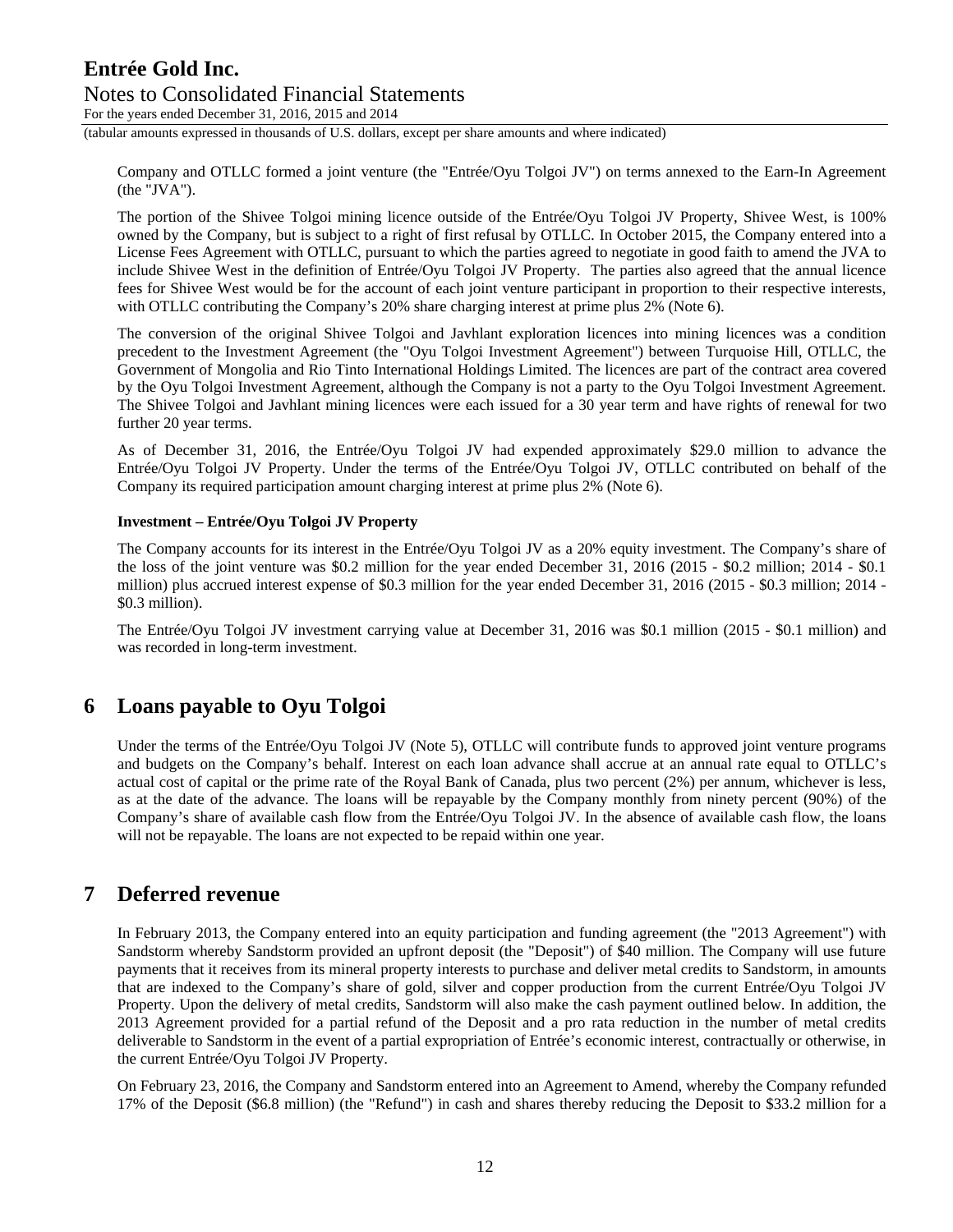For the years ended December 31, 2016, 2015 and 2014

(tabular amounts expressed in thousands of U.S. dollars, except per share amounts and where indicated)

17% reduction in the metal credits that the Company is required to deliver to Sandstorm. At closing on March 1, 2016, the parties entered into an Amended and Restated Equity Participation and Funding Agreement (the "Amended Sandstorm Agreement"). Under the terms of the Amended Sandstorm Agreement, the Company will purchase and deliver gold, silver and copper credits equivalent to:

- 28.1% of Entrée's share of gold and silver, and 2.1% of Entrée's share of copper, produced from the Shivee Tolgoi mining licence (excluding Shivee West); and
- 21.3% of Entrée's share of gold and silver, and 2.1% of Entrée's share of copper, produced from the Javhlant mining licence.

Upon the delivery of metal credits, Sandstorm will make a cash payment to the Company equal to the lesser of the prevailing market price and \$220 per ounce of gold, \$5 per ounce of silver and \$0.50 per pound of copper (subject to inflation adjustments). After approximately 8.6 million ounces of gold, 40.3 million ounces of silver and 9.1 billion pounds of copper have been produced from the entire current Entrée/Oyu Tolgoi JV Property the cash payment will be increased to the lesser of the prevailing market price and \$500 per ounce of gold, \$10 per ounce of silver and \$1.10 per pound of copper (subject to inflation adjustments). To the extent that the prevailing market price is greater than the amount of the cash payment, the difference between the two will be credited against the Deposit (the net amount of the Deposit being the "Unearned Balance").

This arrangement does not require the delivery of actual metal, and the Company may use revenue from any of its assets to purchase the requisite amount of metal credits.

Under the Amended Sandstorm Agreement, Sandstorm has a right of first refusal, subject to certain exceptions, on future production-based funding agreements. The Amended Sandstorm Agreement also contains other customary terms and conditions, including representations, warranties, covenants and events of default. The initial term of the Amended Sandstorm Agreement is 50 years, subject to successive 10-year extensions at the discretion of Sandstorm.

In addition, the Amended Sandstorm Agreement provides that the Company will not be required to make any further refund of the Deposit if Entrée's economic interest is reduced by up to and including 17%. If there is a reduction of greater than 17% up to and including 34%, the Amended Sandstorm Agreement provides the Company with the ability to refund a corresponding portion of the Deposit in cash or common shares of the Company or any combination of the two at the Company's election, in which case there would be a further corresponding reduction in deliverable metal credits. If the Company elects to refund Sandstorm with common shares of the Company, the value of each common share shall be equal to the volume weighted average price for the five  $(5)$  trading days immediately preceding the 90<sup>th</sup> day after the reduction in Entrée's economic interest. In no case will Sandstorm become a "control person" under the Amended Sandstorm Agreement. In the event an issuance of shares would cause Sandstorm to become a "control person", the maximum number of shares will be issued, and with respect to the value of the remaining shares, 50% will not be refunded (and there will not be a corresponding reduction in deliverable metal credits) and the remaining 50% will be refunded by the issuance of shares in tranches over time, such that the number of shares that Sandstorm holds does not reach or exceed 20%. All shares will be priced in the context of the market at the time they are issued.

In the event of a full expropriation, the remainder of the Unearned Balance after the foregoing refunds must be returned in cash.

For accounting purposes, the Deposit is accounted for as deferred revenue on the balance sheet and the original Deposit was recorded at the historical amount of C\$40.0 million. As a result of the Amended Sandstorm Agreement, the deferred revenue amount was adjusted to reflect the \$6.8 million Refund which was recorded at the foreign exchange amount at the date of the Refund resulting in a net balance of C\$30.9 million. This amount is subject to foreign currency fluctuations upon conversion to US dollars at each reporting period.

The \$6.8 million Refund was paid with \$5.5 million in cash and the issuance of \$1.3 million of common shares of the Company. On March 1, 2016, the Company issued 5,128,604 common shares to Sandstorm at a price of C\$0.3496 per common share pursuant to the Agreement to Amend.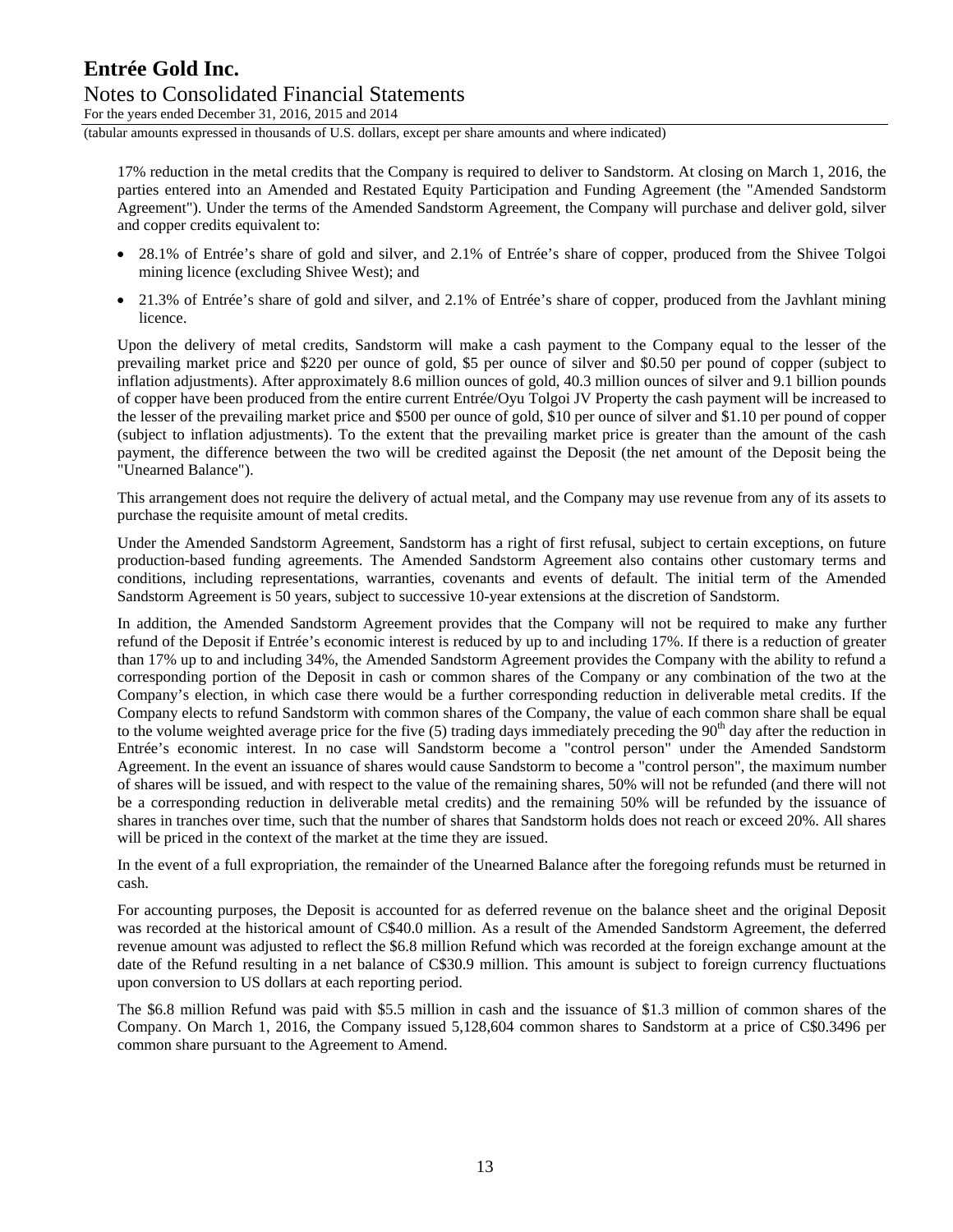# Notes to Consolidated Financial Statements

For the years ended December 31, 2016, 2015 and 2014

(tabular amounts expressed in thousands of U.S. dollars, except per share amounts and where indicated)

# **8 Share capital**

The Company's authorized share capital consists of unlimited common shares without par value. At December 31, 2016, the Company had 153,045,408 (2015 - 147,330,917) shares issued and outstanding.

# **9 Stock-based compensation**

The Company provides stock-based compensation to its directors, officers, employees, and consultants through grants of stock options.

### a) **Stock options**

The Company has adopted a stock option plan (the "Plan") to grant options to directors, officers, employees and consultants. Under the Plan, the Company may grant options to acquire up to 10% of the issued and outstanding shares of the Company. Options granted can have a term of up to ten years and an exercise price typically not less than the Company's closing stock price on the Toronto Stock Exchange on the last trading day before the date of grant. Vesting is determined at the discretion of the Board of Directors.

Under the Plan, an option holder may elect to transform an option, in whole or in part, into a share appreciation right by providing written notice to the Company that the option holder wishes to terminate the option, in whole or in part and, in lieu of receiving shares to which the terminated option relates (the "Designated Shares"), receive the number of shares, disregarding fractions, which, when multiplied by the weighted average trading price of the shares on the TSX during the five trading days immediately preceding the day of termination (the "Fair Value" per share) of the Designated Shares, has a total dollar value equal to the number of Designated Shares multiplied by the difference between the Fair Value and the exercise price per share of the Designated Shares.

The Company uses the Black-Scholes option pricing model to determine the fair value of stock options granted. For employees, the compensation expense is amortized on a straight-line basis over the requisite service period which approximates the vesting period. Compensation expense for stock options granted to non-employees is recognized over the contract services period or, if none exists, from the date of grant until the options vest. Compensation associated with unvested options granted to non-employees is re-measured on each balance sheet date using the Black-Scholes option pricing model.

The Company uses historical data to estimate option exercise, forfeiture and employee termination within the valuation model. The risk-free interest rate is based on a treasury instrument whose term is consistent with the expected term of the stock options. The Company has not paid and does not anticipate paying dividends on its common stock; therefore, the expected dividend yield is assumed to be zero. Companies are required to utilize an estimated forfeiture rate when calculating the expense for the reporting period. Based on the best estimate, management applied the estimated forfeiture rate of Nil in determining the expense recorded in the accompanying Statements of Operations and Comprehensive Loss.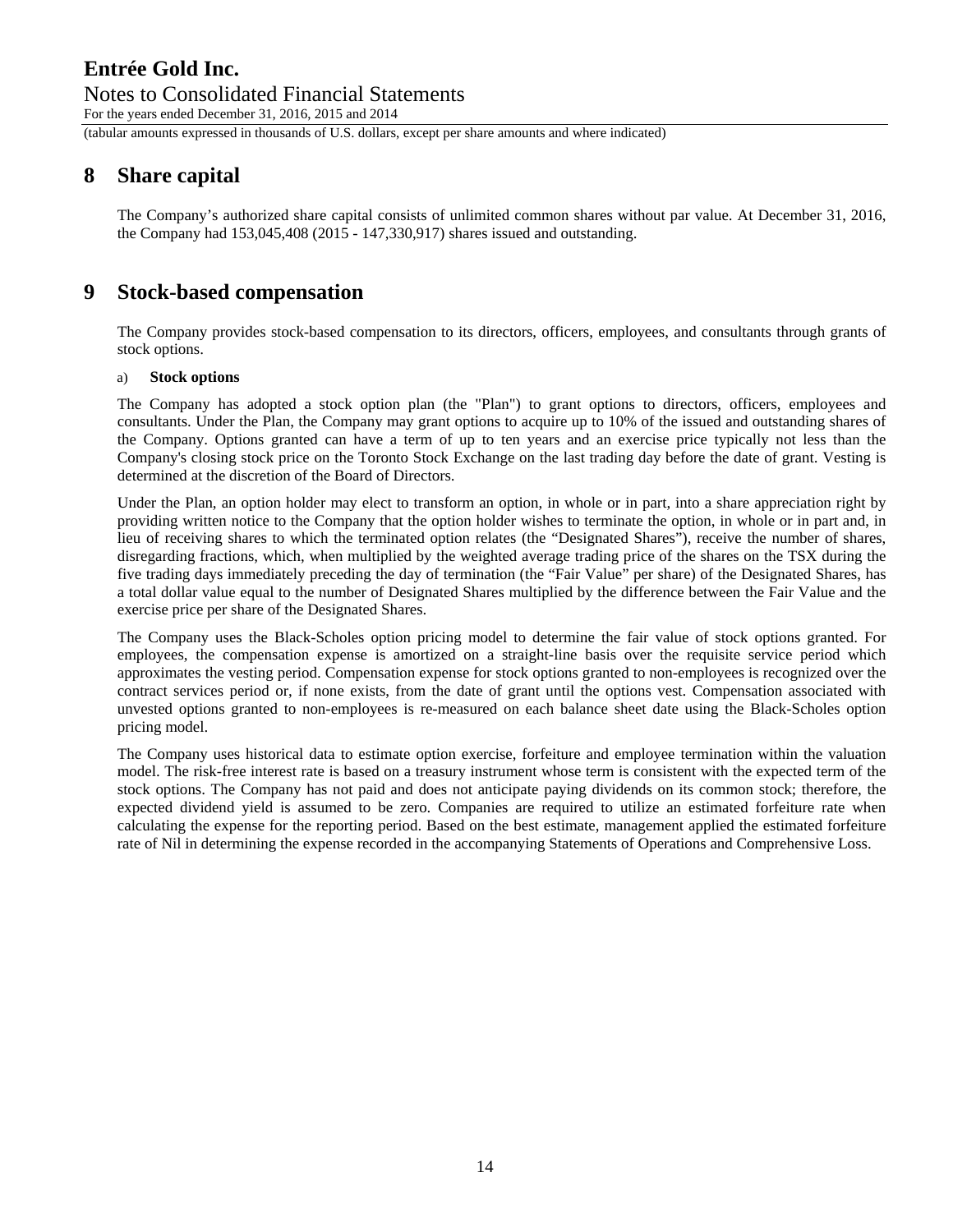## Notes to Consolidated Financial Statements

For the years ended December 31, 2016, 2015 and 2014

(tabular amounts expressed in thousands of U.S. dollars, except per share amounts and where indicated)

Stock option transactions are summarized as follows:

|                                 | <b>Number of shares</b><br>(000's) | Weighted average<br>exercise price CAD |
|---------------------------------|------------------------------------|----------------------------------------|
| Outstanding - January 1, 2014   | 14,401                             | 1.22                                   |
| Granted                         | 2,815                              | 0.21                                   |
| Forfeited/Expired               | (3, 437)                           | 1.89                                   |
| Outstanding - December 31, 2014 | 13,779                             | 0.85                                   |
| Granted                         | 1,670                              | 0.34                                   |
| Exercised                       | (347)                              | 0.22                                   |
| Cancelled                       | (163)                              | 0.25                                   |
| Forfeited/Expired               | (1,731)                            | 2.43                                   |
| Outstanding - December 31, 2015 | 13,208                             | 0.60                                   |
| Granted                         | 2,520                              | 0.42                                   |
| Exercised                       | (586)                              | 0.25                                   |
| Cancelled                       | (664)                              | 0.28                                   |
| Forfeited/Expired               | (2, 468)                           | 1.17                                   |
| Outstanding - December 31, 2016 | 12,010                             | 0.48                                   |

At December 31, 2016, the following stock options were outstanding:

| Number of options<br>(000's) | Vested $(000's)$ | <b>Aggregate intrinsic</b><br>value CAD (000's) | Price per share<br><b>CAD</b> | <b>Expiry Date</b>    |
|------------------------------|------------------|-------------------------------------------------|-------------------------------|-----------------------|
| 3,215                        | 3,215            | 170                                             | $0.21 - 1.25$                 | $Jan - Sep$ 2017      |
| 3,530                        | 3,530            | 145                                             | $0.30 - 0.56$                 | $Mar - Dec 2018$      |
| 2,745                        | 2,745            | 385                                             | $0.21 - 0.38$                 | Dec $2019 - Dec 2020$ |
| 100                          | 100              | 3                                               | 0.39                          | Mar 2021              |
| 2,420                        | 2,420            | $\overline{\phantom{m}}$                        | 0.42                          | Nov 2021              |
| 12,010                       | 12,010           | 703                                             |                               |                       |

|                                                          | <b>December 31, 2016</b><br><b>CAD</b> |
|----------------------------------------------------------|----------------------------------------|
| Weighted average exercise price for exercisable options  | 0.48                                   |
| Weighted average share price for options exercised       | 0.25                                   |
| Weighted average years to expiry for exercisable options | 2.56                                   |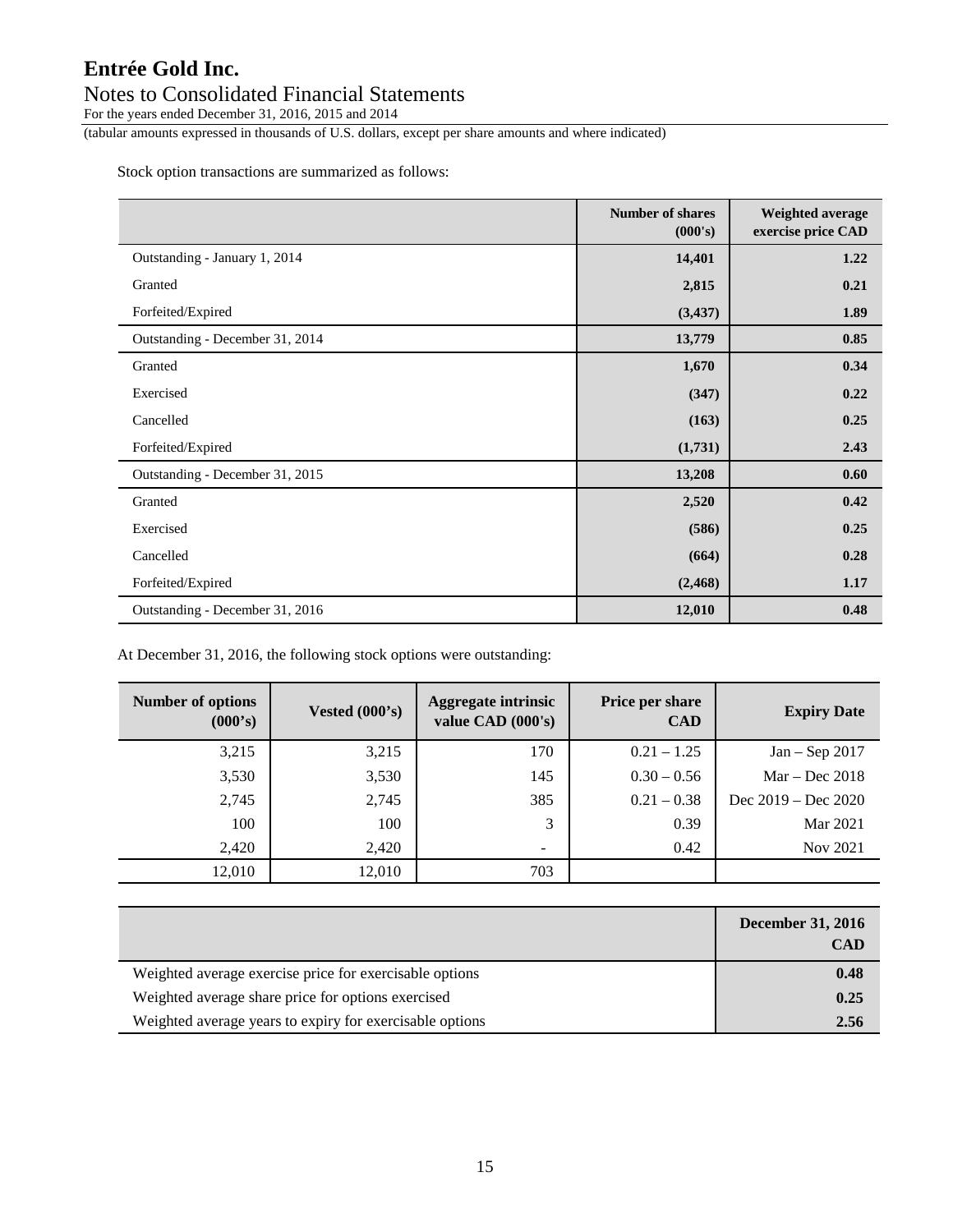### Notes to Consolidated Financial Statements

For the years ended December 31, 2016, 2015 and 2014

(tabular amounts expressed in thousands of U.S. dollars, except per share amounts and where indicated)

### b) **Stock-based compensation**

For the year ended December 31, 2016, the total stock-based compensation charges related to 2,520,000 options granted and vested to officers, employees, directors and consultants was \$0.5 million (2015 - \$0.2 million; 2014 - \$0.3 million).

|                            |         | 2016 | 2015 |         | 2014 |
|----------------------------|---------|------|------|---------|------|
| General and administration | ₼<br>۱D | 461  | 175  | ¢<br>D  | 215  |
| Exploration                |         | 28   | 22   |         | 36   |
|                            | \$      | 489  | 197  | Φ<br>۰D | 251  |

The following weighted-average assumptions were used for the Black-Scholes valuation of stock options granted:

|                                  | 2016     | 2015   | 2014   |
|----------------------------------|----------|--------|--------|
| Risk-free interest rate          | $0.62\%$ | 0.77%  | 1.25%  |
| Expected life of options (years) | 4.6      | 4.6    | 4.3    |
| Annualized volatility            | 73%      | 75%    | 65%    |
| Dividend rate                    | $0.00\%$ | 0.00%  | 0.00%  |
| Fair value per option            | \$0.18   | \$0.15 | \$0.09 |

# **10 Segmented information**

The Company operates in one business segment being the exploration of mineral property interests. The Company's assets are geographically segmented as follows:

|                      | 2016        | 2015             |
|----------------------|-------------|------------------|
| <b>United States</b> | 39,169<br>Φ | 38,323<br>\$     |
| Canada               | 13,327      | 22,501           |
| Other                | 784         | 838              |
|                      | 53,280<br>Φ | ¢<br>61,662<br>D |

## **11 Exploration costs**

|                      | 2016        | 2015        | 2014                   |
|----------------------|-------------|-------------|------------------------|
| <b>United States</b> | 1,366<br>Ф  | 3,486<br>\$ | 7,031<br><sup>\$</sup> |
| Mongolia             | 372         | 1,488       | 1,672                  |
| Other                | 117         | 165         | 316                    |
|                      | 1,855<br>ΨР | 5,139<br>\$ | 9,019<br>\$            |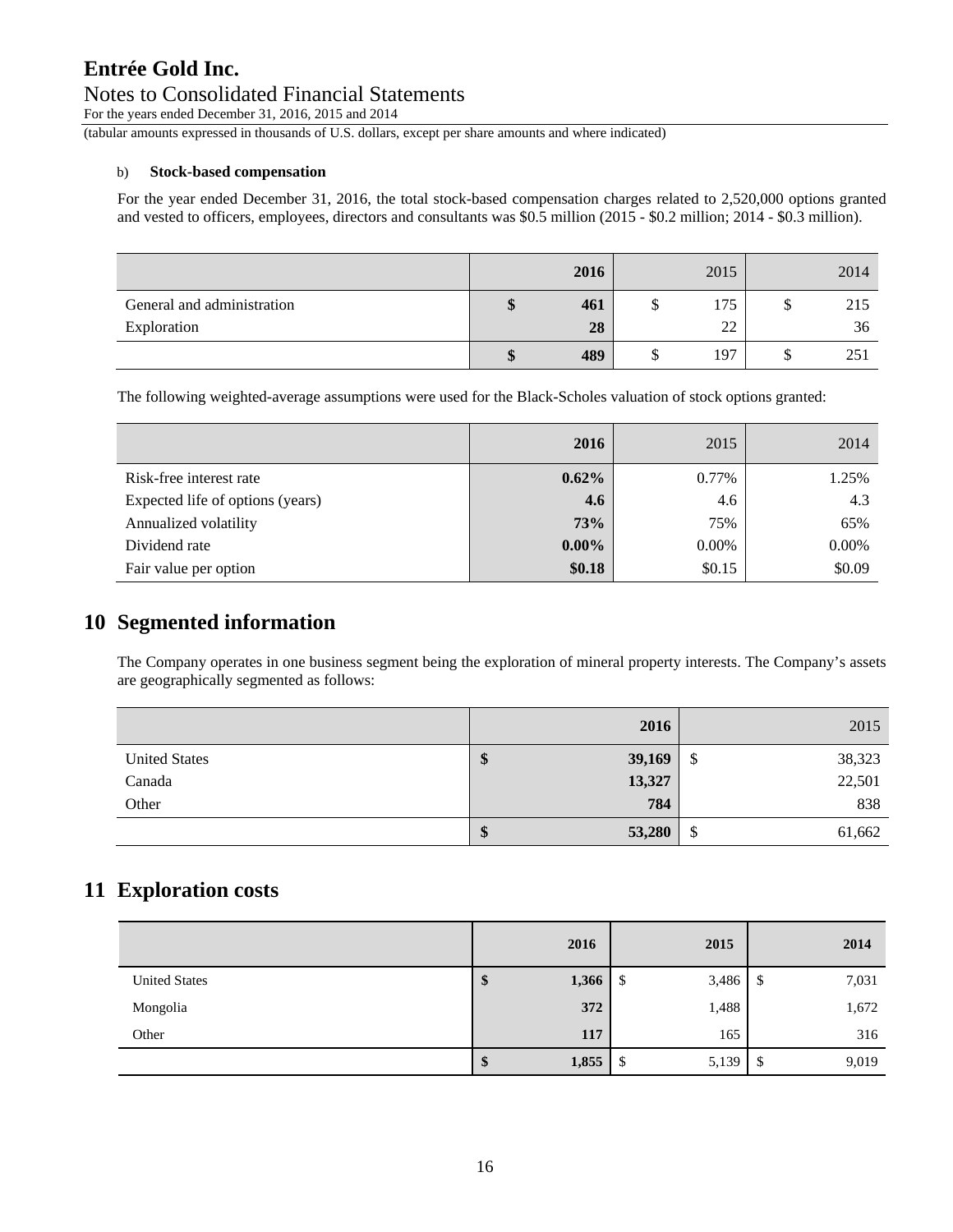## Notes to Consolidated Financial Statements

For the years ended December 31, 2016, 2015 and 2014

(tabular amounts expressed in thousands of U.S. dollars, except per share amounts and where indicated)

# **12 Income taxes**

|                                                          | 2016                       | 2015                    | 2014                      |
|----------------------------------------------------------|----------------------------|-------------------------|---------------------------|
| Loss from the year before income taxes<br>Statutory rate | \$<br>(5,216)<br>$26.00\%$ | \$<br>(7,671)<br>26.00% | \$.<br>(12,726)<br>26.00% |
| Expected income tax recovery                             | (1,356)                    | (1,994)                 | (3,309)                   |
| Permanent differences and other                          | (915)                      | (46)                    | 1,646                     |
| Difference in foreign tax rates                          | 960                        | 247                     | 1,011                     |
| Effect of change in future tax rates                     | (47)                       | 3,397                   |                           |
| Effect of dissolution of subsidiaries                    |                            | 6,339                   | (4,066)                   |
| Change in valuation allowance                            | 805                        | (7, 783)                | 661                       |
| Total income tax expense (recovery)                      | \$<br>(553)                | \$<br>160               | S<br>(4,057)              |

|                                                                                 | 2016                    | 2015                            | 2014             |
|---------------------------------------------------------------------------------|-------------------------|---------------------------------|------------------|
| Current income tax expense (recovery)<br>Deferred income tax expense (recovery) | $\blacksquare$<br>(553) | $\overline{\phantom{0}}$<br>160 | (124)<br>(3,933) |
| Total income taxes                                                              | (553)                   | 160                             | (4,057)          |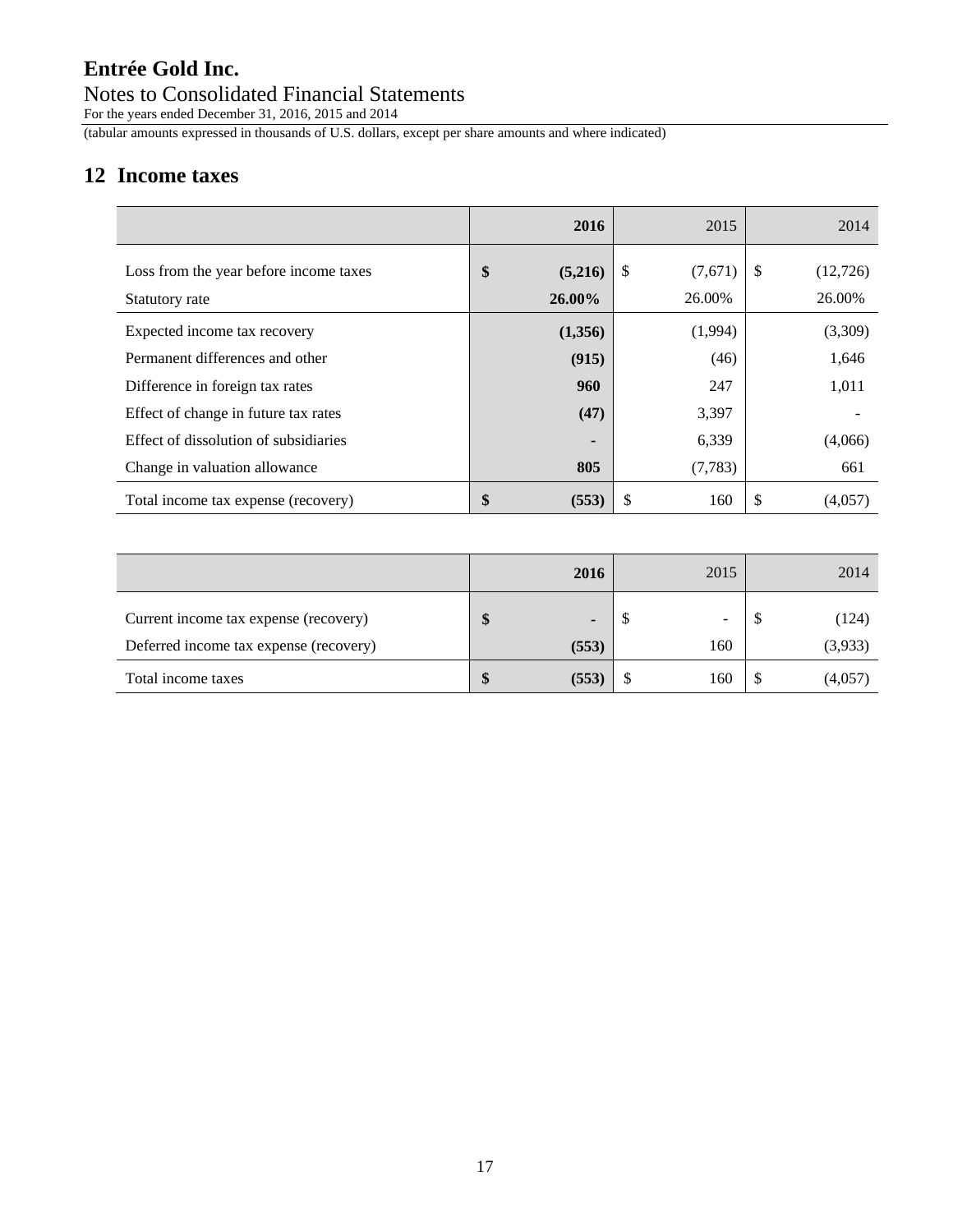### Notes to Consolidated Financial Statements

For the years ended December 31, 2016, 2015 and 2014

(tabular amounts expressed in thousands of U.S. dollars, except per share amounts and where indicated)

|                                     | 2016           |                           | 2015      |
|-------------------------------------|----------------|---------------------------|-----------|
|                                     |                |                           |           |
| Deferred income tax assets:         |                |                           |           |
| Non-capital loss carry forward      | \$<br>15,016   | $\mathcal{S}$             | 13,085    |
| Resource expenditures               | 4,052          |                           | 4,611     |
| Equipment                           | 146            |                           | 131       |
| Share issue and legal costs         | 3              |                           | 11        |
| Other                               | 1,881          |                           | 1,926     |
|                                     | 21,098         |                           | 19,764    |
| Valuation allowance                 | (17, 618)      |                           | (16, 577) |
| Net deferred income tax assets      | \$<br>3,480    | \$                        | 3,187     |
|                                     |                |                           |           |
| Deferred income tax liabilities:    |                |                           |           |
| Foreign exchange on loan            | \$<br>(150)    | $\mathcal{S}$             | (306)     |
| Mineral property interests          | (6,345)        |                           | (6, 448)  |
| Net deferred income tax liabilities | \$<br>(6, 495) | \$                        | (6,754)   |
|                                     |                |                           |           |
| Net deferred income tax liabilities | \$<br>(3,015)  | $\boldsymbol{\mathsf{S}}$ | (3,567)   |

The Company has available for deduction against future taxable income non-capital losses of approximately \$30.0 million (2015: \$26.8 million) in Canada, \$0.6 million (2015: \$0.7 million) in China, \$5.7 million (2015: \$7.0 million) in Mongolia, \$18.3 million (2015: \$14.9 million) in the United States of America, \$0.1 million (2015: \$0.1 million) in Australia and \$0.7 million (2015: \$0.6 million) in Peru. These losses, if not utilized, will expire through 2036. Subject to certain restrictions, the Company also has foreign resource expenditures available to reduce taxable income in future years. Deferred tax benefits which may arise as a result of these losses, resource expenditures, equipment, share issue and legal costs have not been recognized in these financial statements.

## **13 Financial instruments**

### a) **Financial instruments**

The Company's financial instruments generally consist of cash and cash equivalents, receivables, deposits, accounts payable and accrued liabilities and loans payable. It is management's opinion that the Company is not exposed to significant interest or credit risks arising from these financial instruments. The fair value of these financial instruments approximates their carrying values.

The Company is exposed to currency risk by incurring certain expenditures in currencies other than the Canadian dollar. In addition, as certain of the Company's consolidated subsidiaries' functional currency is the United States dollar, the Company is exposed to foreign currency translation risk. The Company does not use derivative instruments to reduce this currency risk.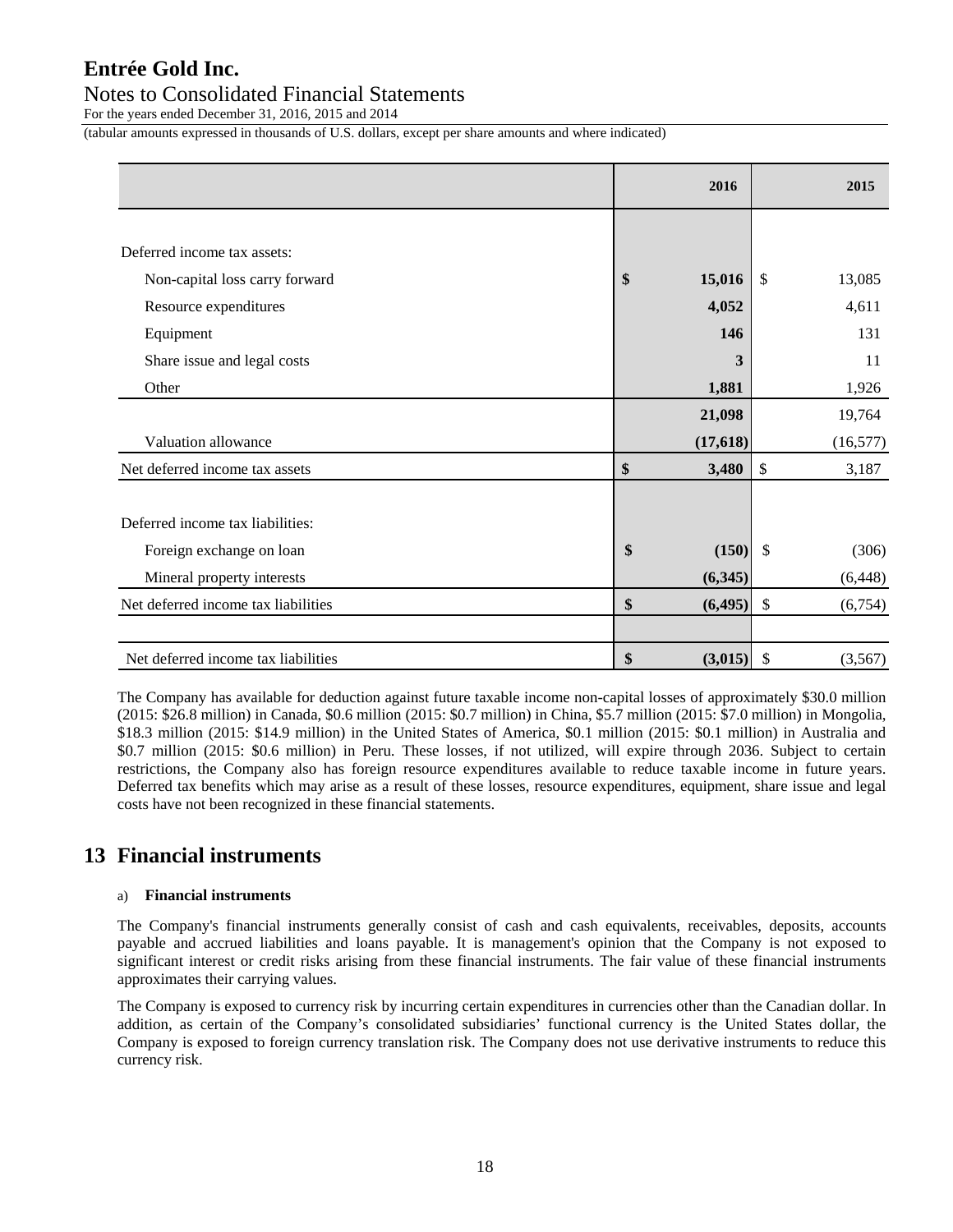For the years ended December 31, 2016, 2015 and 2014

(tabular amounts expressed in thousands of U.S. dollars, except per share amounts and where indicated)

#### b) **Fair value classification of financial instruments**

Fair value measurement is based on a fair value hierarchy, which requires an entity to maximize the use of observable inputs and minimize the use of unobservable inputs when measuring fair value. The standard describes three levels of inputs that may be used to measure fair value which are:

Level 1 — Quoted prices that are available in active markets for identical assets or liabilities.

Level 2 — Quoted prices in active markets for similar assets that are observable.

Level 3 — Unobservable inputs that are supported by little or no market activity and that are significant to the fair value of the assets or liabilities.

At December 31, 2016, the Company had Level 1 financial instruments, consisting of cash and cash equivalents, with a fair value of \$13.4 million.

### **14 Supplemental cash flow information**

There were no significant non-cash transactions during the years ended December 31, 2016 and 2015. The significant noncash transaction for the year ended December 31, 2014 consisted of the issuance of 250,000 common shares in payment of mineral property acquisitions valued at \$73,618 which have been capitalized as mineral property interests.

### **15 Commitments and contingencies**

As at December 31, 2016, the Company had the following commitments:

|                   | <b>Total</b> | Less than 1 year | $1 - 2$ years | <b>Thereafter</b>              |
|-------------------|--------------|------------------|---------------|--------------------------------|
| Lease commitments | 98           | 98               | -             | $\overline{\phantom{0}}$<br>۰U |

Under the terms of the Amended Sandstorm Agreement, the Company may be subject to a contingent liability if certain events occur (Note 7).

### **16 Related party transactions**

The Company did not enter into any transactions with related parties during years ended December 31, 2016, 2015 and 2014.

### **17 Subsequent events**

On January 11, 2017, the Company closed the first of two tranches of the non-brokered private placement announced on December 15, 2016 (the "Financing"). The Company issued 17,309,971 units at a price of C\$0.41 per unit for gross proceeds of C\$7.1 million. On January 13, 2017, the Company closed the second and final tranche of the Financing. The Company issued a further 1,219,513 units at a price of C\$0.41 per unit, for additional gross proceeds of C\$0.5 million. In total, the Company issued 18,529,484 units for aggregate gross proceeds of C\$7.6 million. Each unit consists of one common share of the Company and one-half of one transferable common share purchase warrant. Each whole warrant will entitle the holder to acquire one additional common share of the Company at a price of C\$0.65 per share for a period of 5 years. No commissions or finders' fees are payable in connection with the Financing. The securities issued in connection with the Financing are subject to a hold period expiring four months plus one day following the date of issuance.